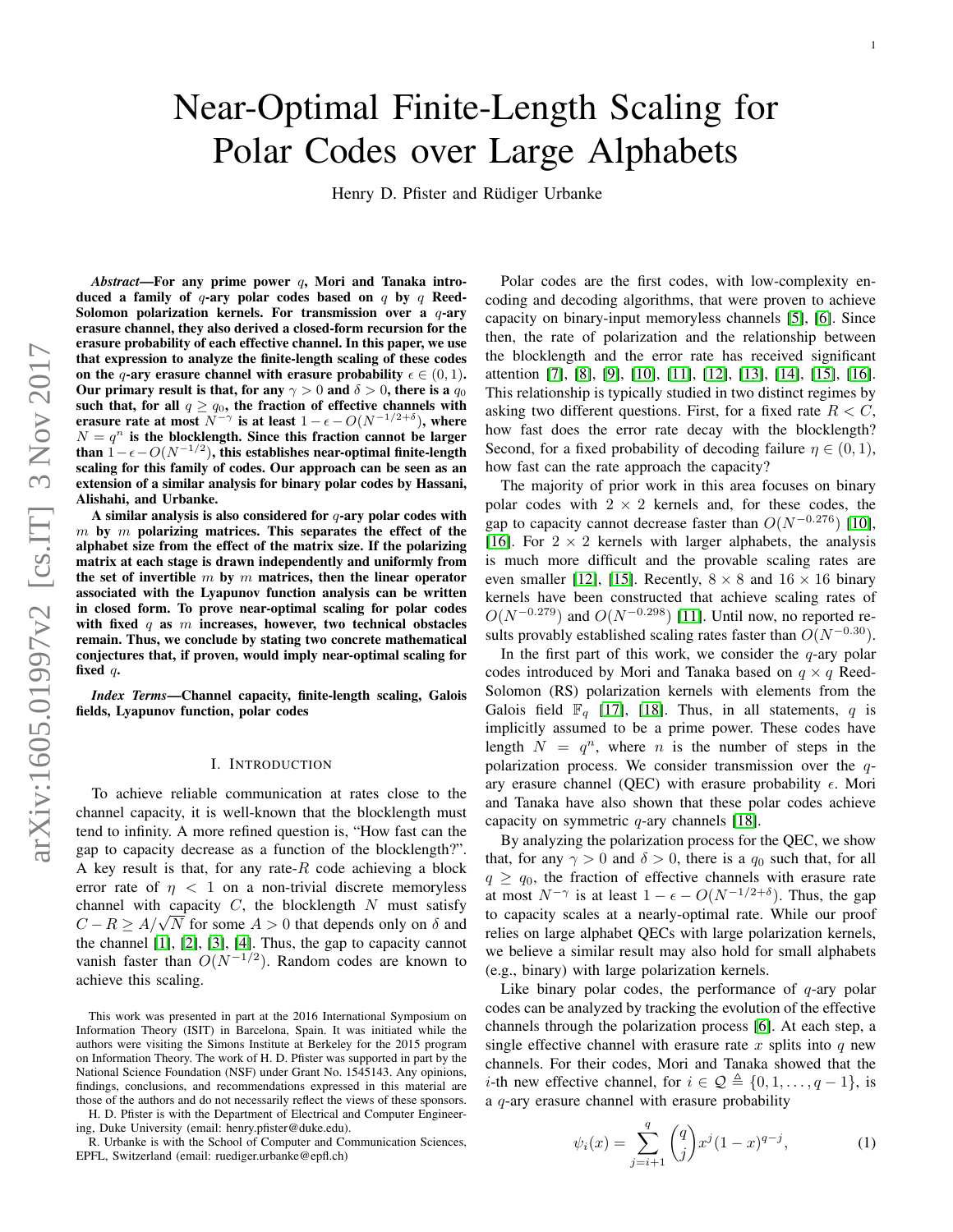Applying this formula recursively, one can compute the erasure rates of the  $N = q^n$  effective channels after *n* steps. For a polar code with  $k$  information symbols, the next step in the design process consists of choosing the  $k$  effective channels with the smallest erasure rates. For  $q = 2$ , these steps are identical to the original polar code construction in [\[6\]](#page-11-1) and the resulting codes are closely related to binary Reed-Muller codes. For larger  $q$ , the resulting codes are closely related to q-ary Reed-Muller codes [\[19\]](#page-11-14).

In Section [IV,](#page-7-0) a similar analysis is also considered for  $q$ -ary polar codes with  $m \times m$  polarizing matrices. This separates the effect of the alphabet size from the effect of the matrix size. If the polarizing matrix at each stage is drawn independently and uniformly from the set of invertible  $m \times m$  matrices, then the linear operator associated with the Lyapunov function analysis can be written in closed form. To prove near-optimal scaling for polar codes with fixed  $q$  as  $m$  increases, however, two technical obstacles remain. Thus, we conclude by stating two concrete mathematical conjectures that, if proven, would imply near-optimal scaling for fixed q.

## II. THE POLARIZATION PROCESS

Let the random variable  $X_n$  denote the channel erasure probability for a randomly chosen effective channel after  $n$ levels of polarization. The sequence  $X_n$ , for  $n = 0, 1, \ldots$ , is a homogeneous Markov chain on the compact state space  $\mathcal{X} = [0, 1]$  with transition probability

$$
\mathbb{P}\Big(X_n = x_n \Big| (X_0, \dots, X_{n-1}) = (x_0, \dots, x_{n-1}) \Big) \n= \mathbb{P}\left(X_n = x_n | X_{n-1} = x_{n-1}\right) \n= \frac{1}{q} \left| \{ i \in \mathcal{Q} \mid x_n = \psi_i(x_{n-1}) \} \right|.
$$

We note that 0 and 1 are both absorbing states of this Markov chain and we are interested in the convergence rate to these states [\[6\]](#page-11-1).

Let  $C(\mathcal{X})$  denote the set of bounded continuous functions mapping  $X$  to  $\mathbb R$ . One can analyze this Markov chain by focusing on the sequence of functions,  $g_n(x) \triangleq \mathbb{E}[g_0(X_n)|X_0 = x]$ , generated by  $g_0 \in C(\mathcal{X})$  [\[10\]](#page-11-5), [\[16\]](#page-11-11). Since the Markov chain is homogeneous, this sequence satisfies the recursion

$$
g_n(x) \triangleq \mathbb{E} [g_0(X_n)|X_0 = x]
$$
  
= 
$$
\sum_{i=0}^{q-1} \mathbb{E} [g(X_n)|X_1 = \psi_i(x)] \mathbb{P}(X_1 = \psi_i(x)|X_0 = x)
$$
  
= 
$$
\sum_{i=0}^{q-1} g_{n-1} (\psi_i(x)) \frac{1}{q}.
$$

The one-step update is given by the linear operator  $T_q$ :  $C(\mathcal{X}) \to C(\mathcal{X})$ , which is defined by

<span id="page-1-0"></span>
$$
(T_q g_{n-1})(x) \triangleq \frac{1}{q} \sum_{i=0}^{q-1} g_{n-1} (\psi_i(x)).
$$
 (2)

Since the polarization process preserves the average mutual information, it also preserves average erasure rate. This implies that the function  $g_0(x) = x$  should be an eigenfunction of  $T_q$ 

П

(with eigenvalue 1) and, using [\(2\)](#page-1-0), one can verify that it is. We note that this is a straightforward generalization of the approach used for binary polar codes [\[10\]](#page-11-5), [\[16\]](#page-11-11).

The rate of polarization is determined by the fraction of channels whose erasure rates are not extremal. The following lemma connects the fraction of non-extremal channels (as a function of  $n$ ) with an easily computable constant associated with  $T_q$ . This can be seen as a standard convergence analysis based on Lyapunov functions and it was first applied to polar codes in [\[10\]](#page-11-5).

<span id="page-1-2"></span>Lemma 1. *Suppose there exists a non-negative continuous function*  $V: \mathcal{X} \to \mathbb{R}_{\geq 0}$  *and a constant*  $\lambda \in (0,1)$  *such that* 

<span id="page-1-1"></span>
$$
(T_q V)(x) \le \lambda V(x) \tag{3}
$$

*for all*  $x \in \mathcal{X}$ *. Then, for*  $S(\alpha) \triangleq \{x \in \mathcal{X} \mid V(x) \geq \alpha\}$ *, it follows that*

$$
\mathbb{P}\left(X_n \in S(\alpha) | X_0 = x\right) \le \frac{\lambda^n V(x)}{\alpha}.
$$

*Further, if*  $S(\alpha)$  *is a closed interval, then* 

$$
\mathbb{P}(X_n \ge \min S(\alpha) | X_0 = x) \le \frac{\lambda^n V(x)}{\alpha} + \frac{x}{\max S(\alpha)}.
$$

*Proof:* To see this, we choose  $g_0(x) = V(x)$  and observe that [\(3\)](#page-1-1) implies  $\mathbb{E}[V(X_n) | X_0 = x] = g_n(x) \leq \lambda^n V(x)$  for all  $x \in \mathcal{X}$ . From this, we get

$$
\mathbb{P}(X_n \in S(\alpha)|X_0 = x) = \mathbb{P}(V(X_n) \ge \alpha | X_0 = x)
$$
  
\n
$$
\le \frac{\mathbb{E}[V(X_n)|X_0 = x]}{\alpha}
$$
  
\n
$$
\le \frac{\lambda^n V(x)}{\alpha}.
$$

Since the polarization process preserves the average mutual information, we have  $\mathbb{E}[X_n | X_0 = x] = x$ . For the second part, we combine this with the Markov inequality to see that

$$
\mathbb{P}(X_n > \max S(\alpha)|X_0 = x) \le \frac{\mathbb{E}[X_n|X_0 = x]}{\max S(\alpha)} = \frac{x}{\max S(\alpha)}.
$$

Since  $S(\alpha)$  is a closed interval, it follows that

$$
\mathbb{P}(X_n \ge \min S(\alpha)|X_0 = x) = \mathbb{P}(X_n \in S(\alpha)|X_0 = x)
$$
  
+  $\mathbb{P}(X_n > \max S(\alpha)|X_0 = x)$   
 $\le \frac{\lambda^n V(x)}{\alpha} + \frac{x}{\max S(\alpha)}$ .

This completes the proof.

*Remark* 2*.* For the considered problem, this lemma is a slight variation of what is used in [\[8\]](#page-11-3), [\[16\]](#page-11-11). We use this form to show the close connection to Lyapunov functions. From that perspective, the function  $V(x)$  can be seen as a Lyapunov function showing convergence to stationary distributions supported on the set  $\{x \in \mathcal{X} \mid V(x) = 0\}$  [\[20\]](#page-11-15).

<span id="page-1-3"></span>**Definition 3.** Let  $V(x) = (x(1-x))^{\beta}$  for  $\beta > 0$  and define

$$
\lambda_{q,\beta} \triangleq \sup_{x \in (0,1)} \frac{(T_q V)(x)}{V(x)}.
$$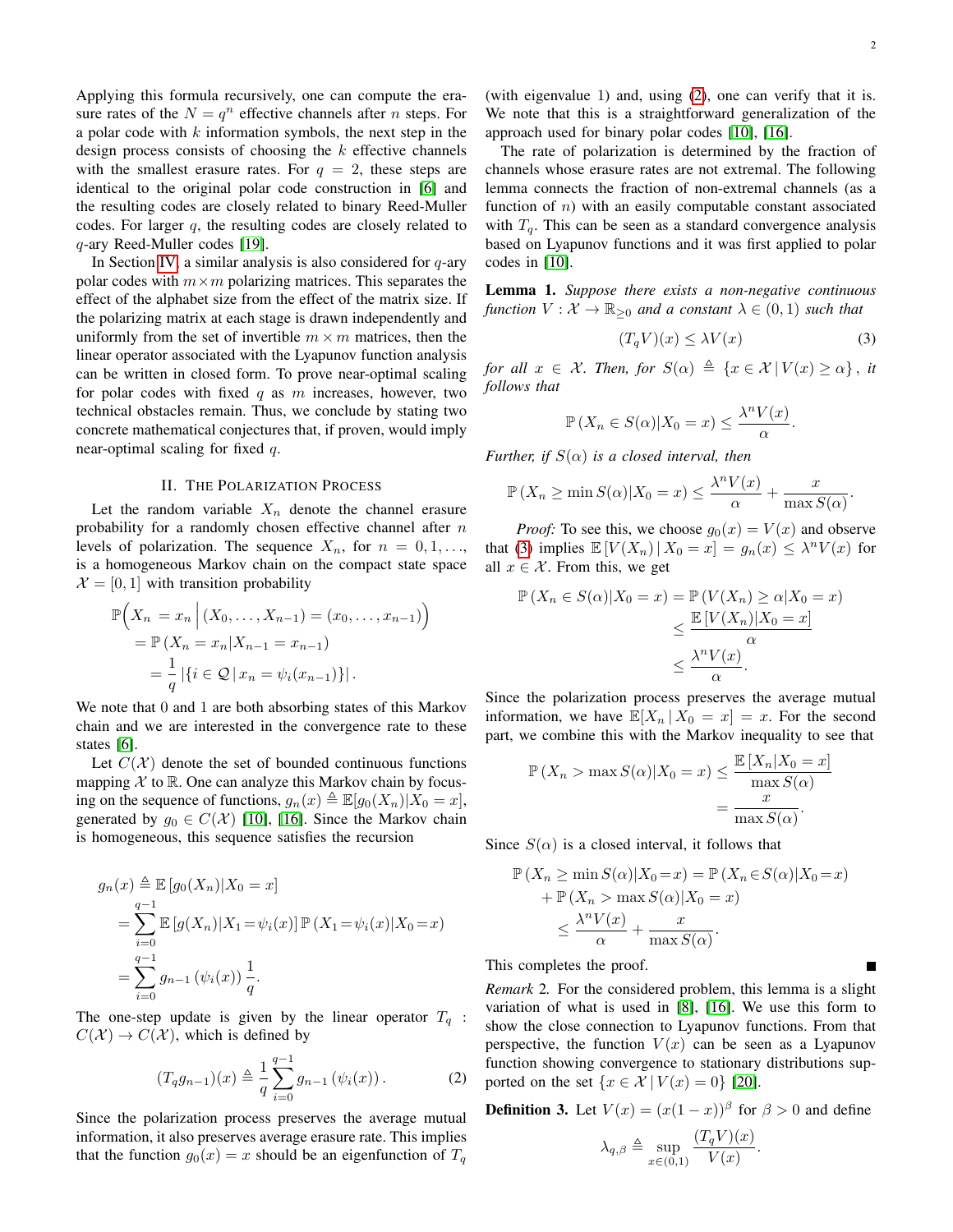Then,  $\lambda_{q,\beta}$  is the largest  $\lambda \in \mathbb{R}$  such that  $(T_q V)(x) \leq \lambda V(x)$ for all  $x \in (0, 1)$ . We also note that  $V(x) \le V(\frac{1}{2}) = (\frac{1}{4})^{\beta}$  for  $x \in [0, 1].$ 

<span id="page-2-0"></span>**Lemma 4.** *The quantity*  $\lambda_{q,\beta}$  *for*  $\beta \in (0, \frac{1}{2}]$  *satisfies* 

$$
\lambda_{q,\beta}\leq \frac{6}{\sqrt{q\beta}}\left(\frac{1}{4}\right)^{\frac{1}{2}-\beta}.
$$

*Proof:* See Section [III-C.](#page-5-0)

<span id="page-2-1"></span>**Corollary 5.** If the conditions of Lemma [1](#page-1-2) hold for  $V(x) =$  $(x(1-x))^{\beta}$  with  $\beta > 0$ , then

$$
\mathbb{P}\left(X_n \in [\eta, 1-\eta] | X_0 = x\right) \le \frac{\lambda^n V(x)}{V(\eta)}
$$

*for*  $\eta \in (0, \frac{1}{2})$ *. This also implies* 

$$
\mathbb{P}\left(X_n \ge \eta | X_0 = x\right) \le \frac{\lambda^n V(x)}{V(\eta)} + \frac{x}{1 - \eta}.
$$

*Proof:* The first statement follows from applying Lemma [1](#page-1-2) with  $\alpha = V(\eta)$ . For the second statement, we observe that  $S(\alpha)$  is a closed interval because  $V(x)$  is a concave function. Also, max  $S(\alpha) = 1 - \eta$  because  $V(\eta) = V(1 - \eta)$ implies that  $1 - \eta \in S(\alpha)$  and  $V(x) < V(\eta)$  for  $x > 1 - \eta$ . This completes the proof.

The primary purpose of this paper is the statement and proof of the following theorem.

<span id="page-2-2"></span>Theorem 6. *For the* q*-ary polar codes defined in [\[17\]](#page-11-12), [\[18\]](#page-11-13), let*  $X_n$  *be the erasure rate of a randomly chosen effective channel after n steps of polarization. For any*  $\gamma > 0$ ,  $\beta \in$  $(0, \frac{1}{2}]$ *, and*  $N^{-\gamma} \leq \frac{3}{4}$ *, one finds that* 

$$
\mathbb{P}\Big(X_n \in [N^{-\gamma}, 1 - N^{-\gamma}] \Big| X_0 = x\Big)
$$
  
 
$$
\leq N^{\gamma \beta - \frac{1}{2} + \frac{\ln 6 - \frac{1}{2} \ln \beta + \left(\beta - \frac{1}{2}\right) \ln 4}{\ln q}}
$$

*and*

$$
\mathbb{P}\Big(X_n \ge N^{-\gamma} \Big| X_0 = x\Big)
$$
  
 
$$
\le N^{\gamma\beta - \frac{1}{2} + \frac{\ln 6 - \frac{1}{2} \ln \beta + \left(\beta - \frac{1}{2}\right) \ln 4}{\ln q}} + \frac{x}{1 - N^{-\gamma}}.
$$

*Proof:* Combining Lemma [4](#page-2-0) and Corollary [5](#page-2-1) with  $\eta$  =  $N^{-\gamma}$ , one gets the prediction

$$
\mathbb{P}\Big(X_n \in [N^{-\gamma}, 1 - N^{-\gamma}] \Big| X_0 = x\Big)
$$
  
\n
$$
\leq \frac{(x(1-x))^{\beta}}{(N^{-\gamma}(1 - N^{-\gamma}))^{\beta}} \left(6\sqrt{\frac{1}{q\beta}} \left(\frac{1}{4}\right)^{\frac{1}{2}-\beta}\right)^n
$$
  
\n
$$
\leq \left(\frac{\frac{1}{4}}{1 - N^{-\gamma}}\right)^{\beta} N^{\gamma\beta} q^{n \frac{\ln 6 - \frac{1}{2} \ln q - \frac{1}{2} \ln \beta + \left(\beta - \frac{1}{2}\right) \ln 4}{\ln q}}
$$
  
\n
$$
\leq N^{\gamma\beta - \frac{1}{2} + \frac{\ln 6 - \frac{1}{2} \ln \beta + \left(\beta - \frac{1}{2}\right) \ln 4}{\ln q}},
$$

for  $N^{-\gamma} \leq \frac{3}{4}$ . The second statement follows directly from the second part of Corollary [5.](#page-2-1)

Corollary 7. *Consider the* q*-ary polar codes defined in [\[17\]](#page-11-12), [\[18\]](#page-11-13)* on a QEC with erasure probability  $\epsilon$ . For any  $\gamma > 0$ *and*  $\delta > 0$ , there is  $a \beta \in (0, \frac{1}{2}]$  *and*  $a \ q_0$  *such that, for all* 



<span id="page-2-3"></span>Figure 1. Numerical evaluation of the constant  $\lambda_{2,0.66}$ .

 $q \geq q_0$ , the fraction of effective channels with erasure rate at *most*  $N^{-\gamma}$  *is at least*  $1 - \epsilon - O(N^{-1/2+\delta})$ *.* 

*Proof:* Since the stated condition becomes weaker as  $\gamma$  decreases and  $\delta$  increases, we assume without loss of generality that  $\gamma \geq \frac{1}{2}$  and  $\delta \leq \frac{1}{2}$ . Using this, we choose  $\beta = \frac{\delta}{2\gamma}$  and observe that  $\beta \in (0, \frac{1}{2}]$ . At error rate  $N^{-\gamma}$ , the gap to capacity is given by

$$
(1 - \epsilon) - \mathbb{P}\left(X_n < N^{-\gamma} \mid X_0 = \epsilon\right)
$$
\n
$$
= \mathbb{P}\left(X_n \geq N^{-\gamma} \mid X_0 = \epsilon\right) - \epsilon.
$$

Since  $2^{-1/2} \leq \frac{3}{4}$ , we can applying Theorem [6](#page-2-2) for  $N \geq 2$  to see that

$$
\mathbb{P}\left(X_n \ge N^{-\gamma} \middle| X_0 = \epsilon\right) - \epsilon
$$
\n
$$
\stackrel{(a)}{\le} N^{\frac{\delta}{2} - \frac{1}{2} + \frac{\ln 6 - \frac{1}{2} \ln \beta + \left(\beta - \frac{1}{2}\right) \ln 4}{\ln q}} + \frac{\epsilon N^{-\gamma}}{1 - N^{-\gamma}}
$$
\n
$$
\stackrel{(b)}{\le} N^{\frac{\delta}{2} - \frac{1}{2} + \frac{\delta}{2}} + 4\epsilon N^{-\frac{1}{2}}
$$
\n
$$
\leq 5N^{-\frac{1}{2} + \delta},
$$

where (a) follows from  $\frac{\epsilon}{1-N^{-\gamma}} - \epsilon = \frac{\epsilon N^{-\gamma}}{1-N^{-\gamma}}$  and (b) follows from  $N^{-\gamma} \le 2^{-1/2} \le \frac{3}{4}$  and choosing  $q \ge q_0$  with  $\ln q_0 \triangleq \frac{1}{\delta}(2\beta \ln 4 - \ln \beta + 2\ln 6 - \ln 4)$ . This completes the proof. ■

#### *A. Numerical Examples*

In this section, we present some applications of Corollary [5](#page-2-1) based on numerical computation of  $\lambda$ .

**Example 8.** Consider the case of  $q = 2$  where  $T_q$  is defined by

$$
(T_2 g)(x) = \frac{g(x^2) + g(2x - x^2)}{2}.
$$

Using  $V(x) = (x(1-x))^{0.66}$ , one can verify numerically that  $(T_2V)(x) \leq 0.832V(x)$  for  $x \in [0,1]$ . For example, see Figure [1.](#page-2-3) We note that this calculation was described first in [\[10\]](#page-11-5). Therefore,

$$
\mathbb{P}\Big(X_n \in [0.01, 0.99] \Big| X_0 = x\Big) \le \frac{(1/4)^{0.66}}{(0.0099)^{0.66}} 0.832^n
$$

$$
= 9 \cdot 2^{n \frac{\ln 0.832}{\ln 2}} \le 9N^{-0.265}.
$$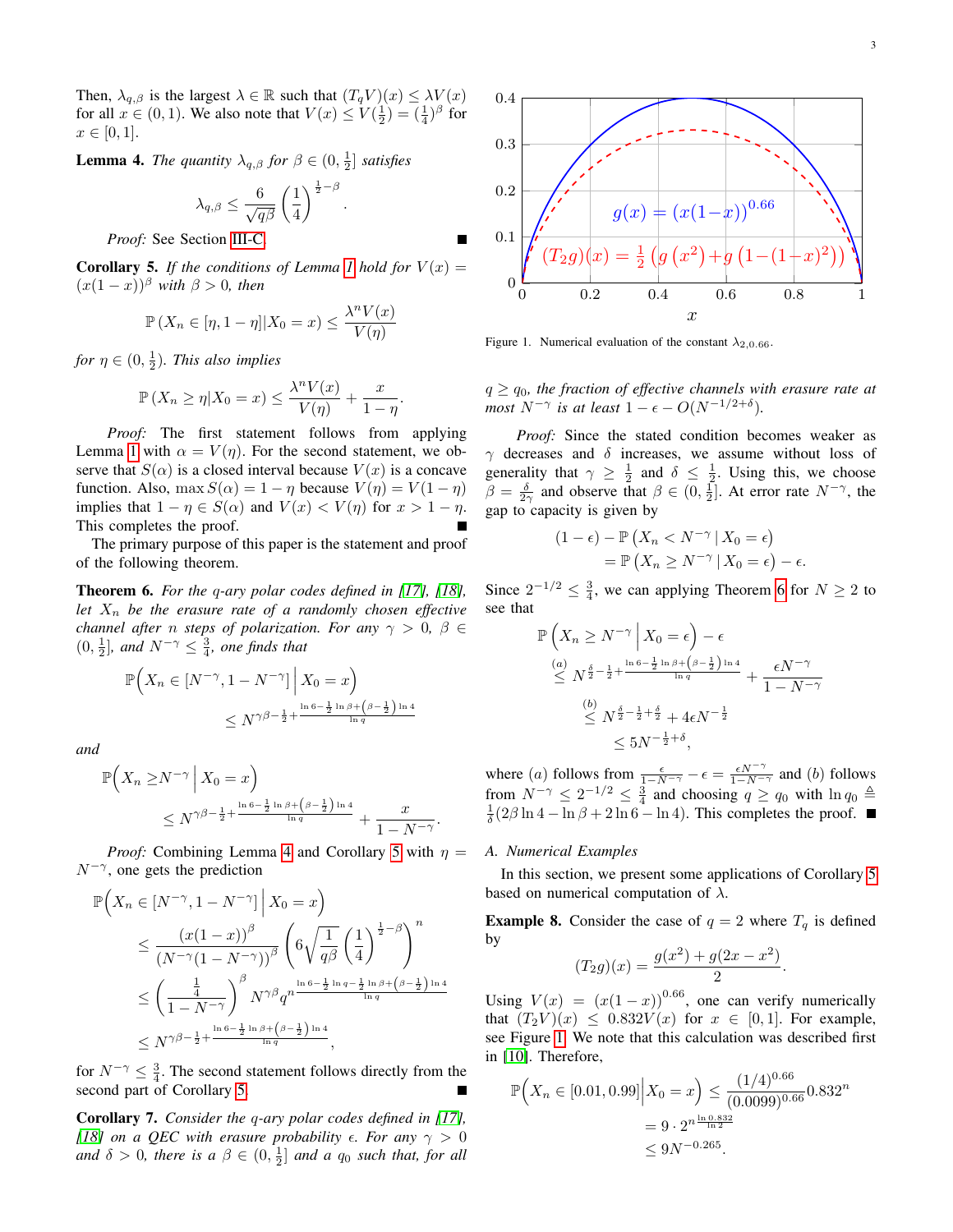

<span id="page-3-0"></span>Figure 2. Numerical evaluation of the constant  $\lambda_{16,0.58}$ .

Let  $V_5(x)$  be the result of applying  $T_2$  five times to the function  $(x(1-x))^{0.66}$  (i.e.,  $V_5(x) = \left(T_2^5(x(1-x))^{0.66}\right)(x)$ ). Then, one can verify numerically that  $(T_2V_5)(x) \leq 0.8271V_5(x)$  and this gives a decay rate of  $O(N^{-0.273})$ .

**Example 9.** Consider the case of  $q = 4$  where  $T_q$  is defined by

$$
(T_4g)(x) = \frac{1}{4} \left( g(x^4) + g(4x^3(1-x) + x^4) + g(1 - 4x(1-x)^3 - (1-x)^4) + g(1 - (1-x)^4) \right)
$$

Using  $V(x) = (x(1-x))^{0.64}$ , one can verify numerically that  $(T_4V)(x) \le 0.657V(x)$  for  $x \in [0,1]$ . Therefore,

$$
\mathbb{P}\left(X_n \in [0.01, 0.99] \Big| X_0 = x\right) \le \frac{(1/4)^{0.64}}{(0.0099)^{0.64}} 0.657^n
$$

$$
= 8 \cdot 4^{n \frac{\ln 0.657}{\ln 4}} \le 8N^{-0.303}.
$$

**Example 10.** Consider the case of  $q = 16$  where  $T_q$  is defined by [\(2\)](#page-1-0). Using  $V(x) = (x(1-x))^{0.58}$ , one can verify numerically that  $(T_{16}V)(x) \leq 0.375V(x)$  for  $x \in [0,1]$ . For example, see Figure [2.](#page-3-0) Therefore,

$$
\mathbb{P}\left(X_n \in [0.01, 0.99] \Big| X_0 = x\right) \le \frac{(1/4)^{0.58}}{(0.0099)^{0.58}} 0.375^n
$$

$$
= 7 \cdot 16^{n \frac{\ln 0.375}{\ln 16}}
$$

$$
\le 7N^{-0.353}.
$$

<span id="page-3-1"></span>**Example 11.** Consider the case where  $T_q$  is defined by [\(2\)](#page-1-0) for  $q = 2, 3, ..., 1024$ . Using  $V(x) = \sqrt{x(1-x)}$ , one can compute numerically the smallest  $\lambda_q$  such that  $(T_q V)(x) \leq$  $\lambda_q V(x)$  for  $x \in [0,1]$ . This computation results in  $\lambda_q =$  $(\dot{T}_q V)(\frac{1}{2})/V(\frac{1}{2})$  and one observes that  $\sqrt{q}\lambda_q$  is increasing in  $q$  and upper bounded by 1.6142. Assuming this is true, we observe that

$$
\mathbb{P}\left(X_n \in [\eta, 1-\eta] \middle| X_0 = x\right) \le \frac{\sqrt{1/4}}{\sqrt{\eta(1-\eta)}} \left(\frac{1.6142}{\sqrt{q}}\right)^n
$$

$$
= \frac{1}{\sqrt{4\eta(1-\eta)}} q^{n^{\frac{\ln 1.6142 - \frac{1}{2}\ln q}{\ln q}}}
$$

$$
\leq \frac{1}{\sqrt{4\eta(1-\eta)}} N^{-\frac{1}{2}(1-\frac{1}{\ln q})}.
$$

**Example 12.** Let  $V(x) = (x(1-x))^{1/12}$  and consider the case where  $T_q$  is defined by [\(2\)](#page-1-0) for  $q = 2, 3, \ldots, 1024$ . Again, one can compute numerically the smallest  $\lambda_q = \lambda_{q,1/12}$  such that  $(T_q V)(x) \leq \lambda_q V(x)$  for  $x \in [0,1]$ . This computation results in  $\lambda_q = (T_q V)(\frac{1}{2})/V(\frac{1}{2})$  and one observes that  $\sqrt{q}\lambda_q$ is increasing in  $q$  and upper bounded by 4.1218. Assuming this is true, we observe that, for  $N \geq 2$ , we have

$$
\mathbb{P}\left(X_n \in [N^{-2}, 1 - N^{-2}] \middle| X_0 = x\right)
$$
\n
$$
\leq \frac{(1/4)^{1/12}}{(N^{-2}(1 - N^{-2}))^{1/12}} \left(\frac{4.1218}{\sqrt{q}}\right)^n
$$
\n
$$
= \left(\frac{1/4}{1 - N^{-2}}\right)^{1/12} N^{\frac{1}{6}} q^{n \frac{\ln 4.1218 - \frac{1}{2} \ln q}{\ln q}}
$$
\n
$$
\leq \frac{1}{3} N^{-\frac{1}{3}(1 - \frac{4.5}{\ln q})}.
$$

# III. LARGE-ALPHABET ERASURE CHANNELS

## *A. Intuitive Approach*

Before delving into the proof of Theorem [6,](#page-2-2) we present an intuitive (but non-rigorous) argument that leads us in the right direction. Consider  $q$  random trials with success probability x and let the random variable  $\text{Bin}(q, x)$  denote number of successes. Then, one finds that

$$
\mathbb{P}(\text{Bin}(q, x) = i) = \binom{q}{i} x^i (1 - x)^{n - i}.
$$

The key is to replace the binomial random variable,  $\text{Bin}(q, x)$ , by a Gaussian random variable with the same mean and variance. While this step is motivated by the central limit theorem, it is not rigorous (even as  $q \to \infty$ ) because the approximation does not hold uniformly for all  $x \in [0,1]$ . Based on this assumption, we approximate  $\mathbb{P}(\text{Bin}(q, x) \geq i + 1)$  by

$$
\psi_i(x) \approx Q\left(\frac{i+1-qx}{\sqrt{qx(1-x)}}\right)
$$

,

where  $Q(x) \triangleq (2\pi)^{-1/2} \int_x^{\infty} e^{-t^2/2} dt$ . Let  $V(x) = (x(1$ x))<sup>β</sup> for  $\beta \in (0, \frac{1}{2}]$ . Using a sequence of approximations, one finds that

$$
(T_q V)(x) = \frac{1}{q} \sum_{i=0}^{q-1} V(\psi_i(x))
$$
  
\n
$$
\approx \frac{1}{q} \sum_{i=0}^{q-1} V\left(Q\left(\frac{i+1-qx}{\sqrt{qx(1-x)}}\right)\right)
$$
  
\n
$$
\approx \int_0^1 V\left(Q\left(\frac{q(y-x)}{\sqrt{qx(1-x)}}\right)\right) dy
$$
  
\n
$$
= \sqrt{\frac{x(1-x)}{q}} \int_{-x\sqrt{qx/(1-x)}}^{\sqrt{q(1-x)/x}} V(Q(z)) dz
$$
  
\n
$$
\approx \sqrt{\frac{x(1-x)}{q}} \int_{-\infty}^{\infty} V(Q(z)) dz
$$
  
\n
$$
= \sqrt{\frac{x(1-x)}{q}} \mathfrak{m}(\beta),
$$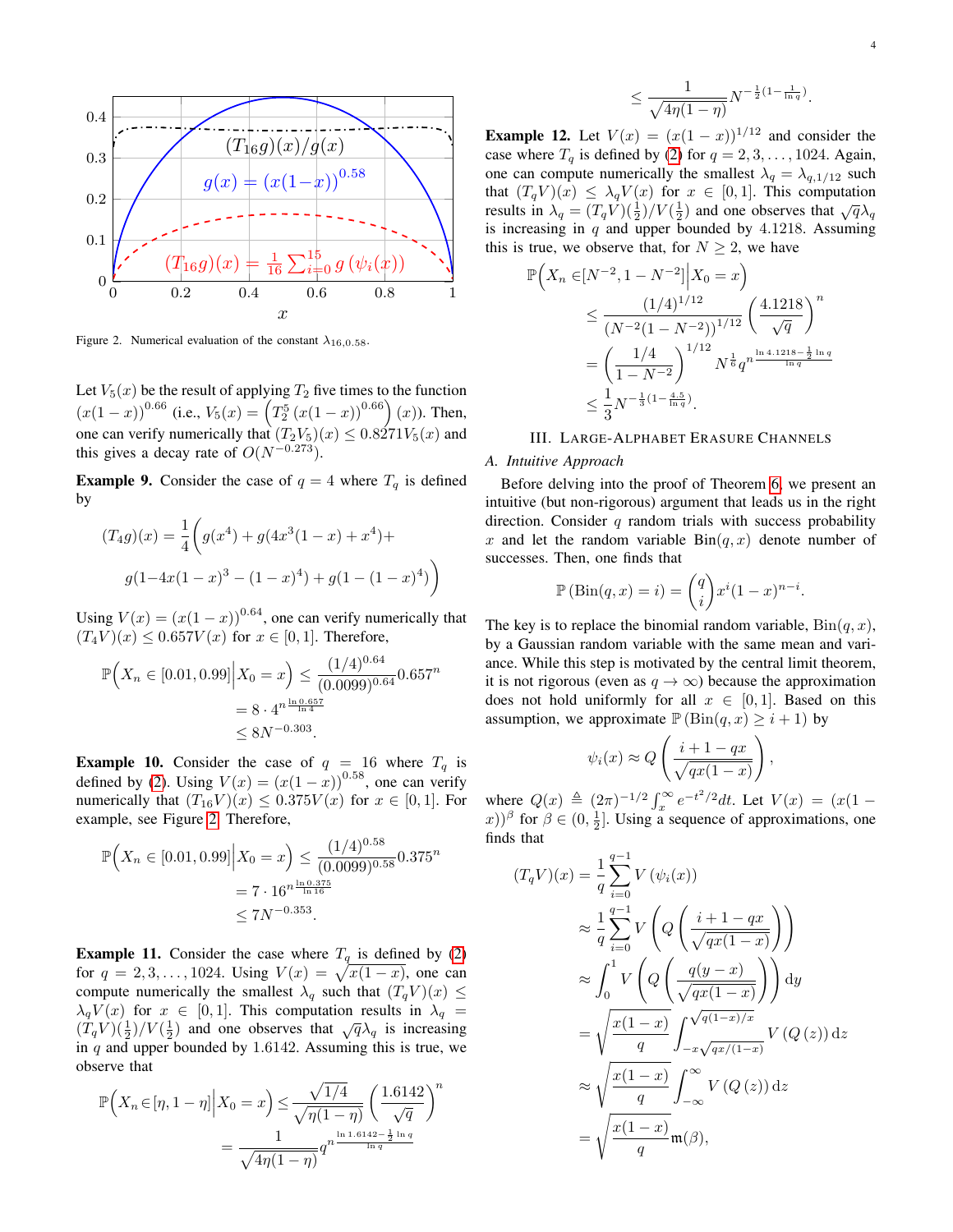where  $\mathfrak{m}(\beta) \triangleq \int_{-\infty}^{\infty} (Q(z)Q(-z))^{\beta} dz$ .

For  $\beta = \frac{1}{2}$ , this implies that  $V(x) = \sqrt{x(1-x)}$  is an approximate eigenfunction of  $T_q$  associated with eigenvalue

$$
\tilde{\lambda}_q = \frac{\mathfrak{m}(\frac{1}{2})}{\sqrt{q}},
$$

where  $\mathfrak{m}(\frac{1}{2}) \approx 1.6147 < e^{1/2}$ . Based on this estimate, one could estimate that rate of polarization scales like

$$
\begin{aligned} \tilde{\lambda}_q^n &\approx \left(\frac{\mathfrak{m}\big(\frac{1}{2}\big)}{\sqrt{q}}\right)^n \leq \left(\frac{e}{q}\right)^{n/2} \\ &=q^{(n/2)(1-\ln q)/\ln q} = N^{-\frac{1}{2}(1-\frac{1}{\ln q})}. \end{aligned}
$$

In fact, the numerical results in Example [11](#page-3-1) support this conclusion and suggest that the true  $\lambda_{q,1/2}$  satisfies  $\lambda_{q,1/2} \sqrt{q}$   $\nearrow$  $m(\frac{1}{2})$ . Thus, we believe that this non-rigorous analysis produces an exact and tight characterization as  $q \to \infty$ .

For  $\beta \in (0, \frac{1}{2})$ ,  $V(x)$  is not an approximate eigenfunction but one can still estimate the decay rate

$$
\tilde{\lambda}_{q,\beta} = \max_{x \in [0,1]} (x(1-x))^{\frac{1}{2}-\beta} \frac{\mathfrak{m}(\beta)}{\sqrt{q}}
$$

$$
= \frac{\mathfrak{m}(\beta)}{\sqrt{q}} \left(\frac{1}{4}\right)^{\frac{1}{2}-\beta}.
$$

Combining this estimate with Corollary [5](#page-2-1) gives the nonrigorous prediction

$$
\mathbb{P}\Big(X_n \in [N^{-\gamma}, 1 - N^{-\gamma}] \Big| X_0 = x\Big)
$$
  
\n
$$
\leq \frac{(x(1-x))^{\beta}}{(N^{-\gamma}(1 - N^{-\gamma}))^{\beta}} \left(\frac{\mathfrak{m}(\beta)}{\sqrt{q}} \left(\frac{1}{4}\right)^{\frac{1}{2} - \beta}\right)^n
$$
  
\n
$$
\leq \left(\frac{\frac{1}{4}}{1 - N^{-\gamma}}\right)^{\beta} N^{\gamma \beta} q^{n \frac{\ln(\mathfrak{m}(\beta)) - \frac{1}{2} \ln q + (\beta - \frac{1}{2}) \ln 4}{\ln q}}
$$
  
\n
$$
\leq N^{\gamma \beta - \frac{1}{2} + \frac{\ln(\mathfrak{m}(\beta)) + (\beta - \frac{1}{2}) \ln 4}{\ln q}},
$$

for  $N^{-\gamma} \leq \frac{3}{4}$ . The key point here is that, for any  $\gamma > 0$  and  $\delta > 0$ , there is a  $\beta \in (0, \frac{1}{2}]$  and a large enough q such that this decay rate is  $O(N^{-1/2+\delta})$ .

## *B. Rigorous Approach*

Unfortunately, the intuitive argument does not lead directly to a rigorous statement because the central limit theorem is tight only for small deviations. To make things precise, one must instead use the Chernoff-Hoeffding bound for the binomial tail probability.

We start by establishing some basic properties of the functions under consideration. Looking at [\(1\)](#page-0-0), one observes that

$$
\psi_i(x) = \mathbb{P}(\text{Bin}(q, x) \ge i + 1) \n= \mathbb{P}(\text{Bin}(q, 1 - x) \le q - i - 1) \n= 1 - \mathbb{P}(\text{Bin}(q, 1 - x) \ge q - i) \n= 1 - \psi_{q-i-1}(1 - x).
$$

This implies the following lemma.

<span id="page-4-0"></span>**Lemma 13.** If 
$$
g(x) = g(1-x)
$$
, then  $(T_q g)(x) = (T_q g)(1-x)$ .

*Proof:* Working directly, one finds that

$$
(T_q g)(x) = \frac{1}{q} \sum_{i=0}^{q-1} g(\psi_i(x))
$$
  
=  $\frac{1}{q} \sum_{i=0}^{q-1} g(1 - \psi_i(x))$   
=  $\frac{1}{q} \sum_{i=0}^{q-1} g(\psi_{q-i-1}(1-x))$   
=  $\frac{1}{q} \sum_{i=0}^{q-1} g(\psi_i(1-x))$   
=  $(T_q g)(1-x).$ 

The well-known Chernoff bound for the binomial tail probability implies that, for  $i + 1 \geq qx$ , one has

<span id="page-4-1"></span>
$$
\psi_i(x) = \mathbb{P}(\text{Bin}(q, x) \ge i + 1) \le e^{-qD(\frac{i+1}{q}||x)}, \quad (4)
$$

where  $D(y||x) \triangleq y \ln \frac{y}{x} + (1-y) \ln \frac{1-y}{1-x}$  is the Kullback-Leibler divergence between two Bernoulli distributions. Similarly, for  $i \leq qx$ , one has

<span id="page-4-3"></span>
$$
1 - \psi_i(x) = \mathbb{P}(\text{Bin}(q, x) \le i) \le e^{-qD(\frac{i}{q}||x)}.
$$
 (5)

<span id="page-4-2"></span>**Lemma 14.** *For*  $x \leq y$ *, we have* 

$$
\mathbb{P}(\text{Bin}(q, x) \ge qy) \le e^{-qd(y, x)},
$$

*where*  $d(y, x) \triangleq \frac{1}{2}(y-x)^2/(x(1-x)+(1-2x)(y-x)/3)$ *. Similarly, for*  $x \geq y$ *, we have*  $\mathbb{P}(\text{Bin}(q, x) \leq qy) \leq e^{-qd(y,x)}$ *.* 

*Proof:* It is well known from the Chernoff bound that  $\mathbb{P}(\text{Bin}(q, x) \ge qy) \le e^{-qD(y||x)}$  for  $x \le y$ , where  $D(y||x) \triangleq$  $y \ln \frac{y}{x} + (1 - y) \ln \frac{1 - y}{1 - x}$  is the Kullback-Leibler divergence. Thus, the first result holds if  $d(y, x) \le D(y||x)$  for  $x \le y$ . Since  $D(1-y||1-x) = D(y||x)$  and  $d(1-y, 1-x) = d(y, x)$ , the second result follows from the first by symmetry. Thus, it suffices to prove that  $d(y, x) \le D(y||x)$  for  $x \le y$ . To do this, we first observe that

$$
\frac{\mathrm{d}}{\mathrm{d}x} (d(y, x) - D(y||x))
$$
  
= 
$$
\frac{(1 - x(1 - x))(y - x)^3}{x(1 - x)(y - x(x + 2y - 2))^2} \ge 0
$$

for  $x \leq y$ . Next, we observe that

$$
\int_{x}^{y} \left( \frac{d}{dx'} (d(y, x') - D(y||x')) \right) dx
$$
  
=  $(d(y, y) - D(y||y)) - (d(y, x) - D(y||x)) \ge 0$ 

because  $x \leq y$  throughout the range of integration. Since  $d(y, y) = D(y||y) = 0$ , this implies  $d(y, x) \le D(y||x)$  for  $x \leq y$ .

<span id="page-4-4"></span>**Lemma 15.** *For*  $x, y \in [0, 1]$ *, we have* 

$$
D(y||x) \ge (y - x) + (1 - y)\ln\frac{1 - y}{1 - x}
$$

*and, for*  $z \in [0,1]$ *, we have* 

$$
1 - z + z \ln z \ge \frac{1}{2} (1 - z)^2.
$$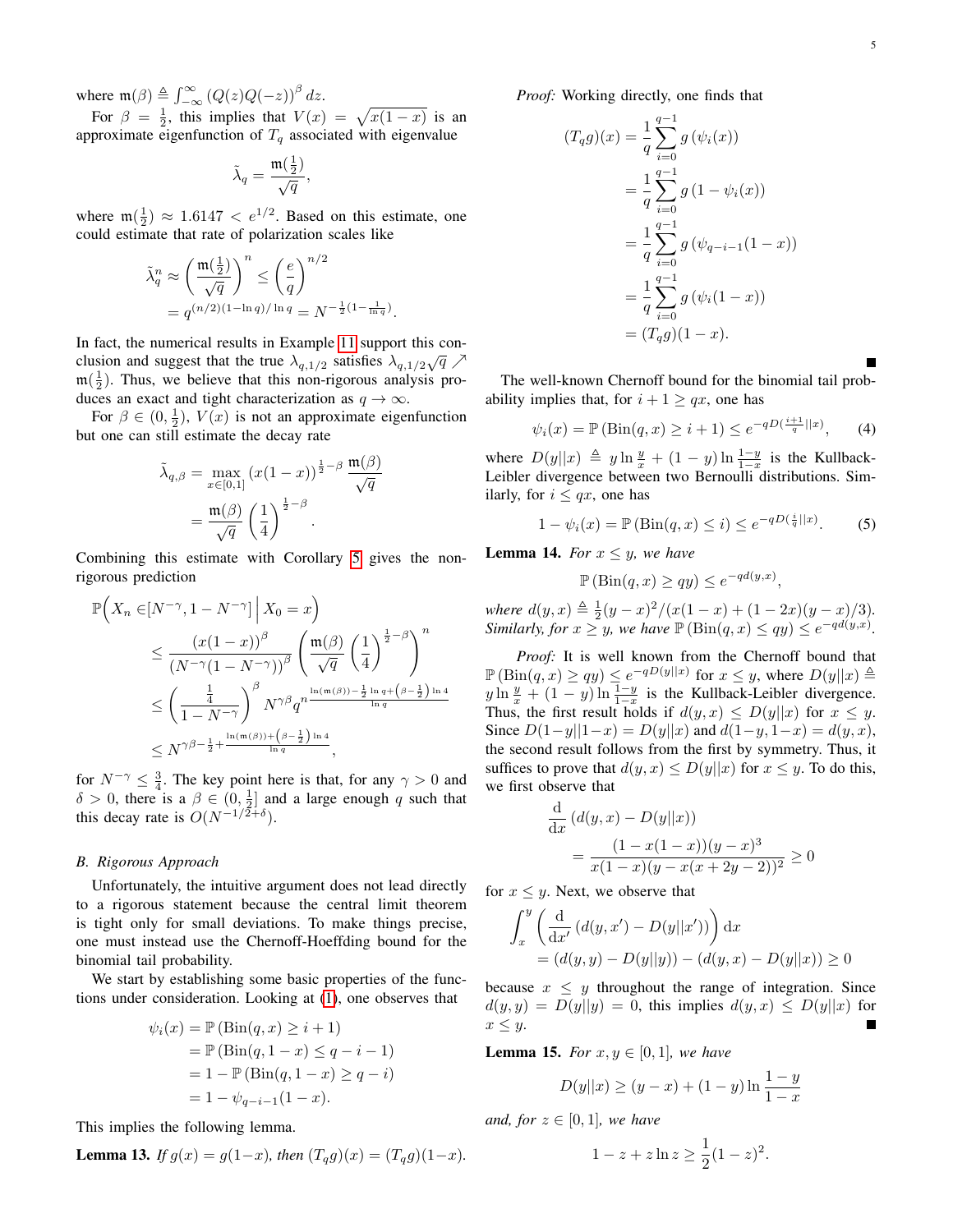$$
y \ln \frac{y}{x} = -y \ln \frac{y - (y - x)}{y} \ge -y \left( -\frac{y - x}{y} \right) = y - x.
$$

Let  $f(z) = z + (1 - z) \ln(1 - z)$  and observe that  $f(1 - z) =$  $1 - z + z \ln z$ . Since  $f'(0) = f(0) = 0$  and  $f''(z) = \frac{1}{1-z} \ge 1$ for  $z \in [0, 1]$ , it follows that

$$
f(z) = \int_0^z \int_0^y f''(x) dx dy \ge \frac{1}{2} z^2.
$$

Thus,  $f(1-z) = 1 - z + z \ln z \ge \frac{1}{2}(1-z)^2$ .

<span id="page-5-2"></span>**Lemma 16.** *For*  $\beta \in (0, \frac{1}{2}]$ ,  $V(x) = (x(1-x))^{\beta}$ , and  $x \in$  $\left[\frac{1}{2}, 1\right]$ *, we have* 

$$
\frac{1}{q}V\left(\psi_{\lceil qx \rceil - 1}(x)\right) \le \frac{\left(2x(1-x)\right)^{\beta}}{\sqrt{2q}}
$$

.

*Proof:* If  $x \in [\frac{1}{2}, 1 - \frac{1}{q}]$ , then we have

$$
\frac{1}{q}V\left(\psi_{\lceil qx \rceil - 1}(x)\right) \stackrel{(a)}{\leq} \frac{1}{q} \left(\frac{1}{4}\right)^{\beta} \n= \frac{(2x(1-x))^{\beta}}{\sqrt{2q}} \frac{\sqrt{2q}}{(2x(1-x))^{\beta}} \frac{1}{q} \left(\frac{1}{4}\right)^{\beta} \n= \frac{(2x(1-x))^{\beta}}{\sqrt{2q}} \frac{\sqrt{2}}{(2xq(1-x))^{\beta}} \frac{1}{q^{1/2-\beta}} \left(\frac{1}{4}\right)^{\beta} \n\stackrel{(b)}{\leq} \frac{(2x(1-x))^{\beta}}{\sqrt{2q}} \frac{\sqrt{2}}{q^{1/2-\beta}} \left(\frac{1}{4}\right)^{\beta} \n\leq \frac{(2x(1-x))^{\beta}}{\sqrt{2q}} \sup_{q\geq 2} \frac{q^{\beta}\sqrt{2}}{q^{1/2}4^{\beta}} \n\stackrel{(b)}{\leq} \frac{(x(1-x))^{\beta}}{\sqrt{2q}},
$$

where (*a*) holds because  $V(z) \leq (\frac{1}{4})^{\beta}$ , (*b*) follows from  $2x \geq$ 1 and  $q(1-x) \geq 1$ , and  $(c)$  holds because the argument of the supremum is decreasing in q. If  $x \in (1 - \frac{1}{q}, 1]$ , then assume  $x = 1 - \frac{\alpha}{q}$  for  $\alpha \in [0, 1)$  and observe that

$$
\frac{1}{q}V(\psi_{\lceil qx \rceil - 1}(x)) = \frac{1}{q}V(\psi_{q-1}(x))
$$
\n
$$
= \frac{1}{q}(x^q(1 - x^q))^{\beta}
$$
\n
$$
= \frac{1}{q}\left(\left(1 - \frac{\alpha}{q}\right)^q \left(1 - \left(1 - \frac{\alpha}{q}\right)^q\right)\right)^{\beta}
$$
\n
$$
\stackrel{(a)}{\leq} \frac{1}{q}e^{-\alpha\beta}\alpha^{\beta}
$$
\n
$$
= \frac{\left(\frac{\alpha}{q}(1 - \frac{\alpha}{q})\right)^{\beta}}{\sqrt{q}}\frac{\sqrt{q}}{\left(\frac{\alpha}{q}(1 - \frac{\alpha}{q})\right)^{\beta}}\frac{1}{q}e^{-\alpha\beta}\alpha^{\beta}
$$
\n
$$
= \frac{\left(\frac{\alpha}{q}(1 - \frac{\alpha}{q})\right)^{\beta}}{\sqrt{q}}\frac{q^{\beta - 1/2}}{\left((1 - \frac{\alpha}{q})\right)^{\beta}}e^{-\alpha\beta}
$$

$$
\leq \frac{(x(1-x))^{\beta}}{\sqrt{q}} \sup_{\alpha \in [0,1)} \sup_{q \geq 2} \frac{q^{\beta - 1/2}}{\left(1 - \frac{\alpha}{q}\right)^{\beta}} e^{-\alpha \beta}
$$
  

$$
\leq \frac{(b)}{\sqrt{q}} \frac{(x(1-x))^{\beta}}{\alpha \in [0,1)} \sup_{\alpha \in [0,1)} \frac{2^{\beta - 1/2}}{\left(1 - \frac{\alpha}{2}\right)^{\beta}} e^{-\alpha \beta}
$$
  

$$
\leq \frac{(x(1-x))^{\beta}}{\sqrt{q}} 2^{\beta - 1/2},
$$

 $\left| \right| ^{q} \leq e^{-\alpha}$ , (b) holds where (*a*) follows from  $1 - \alpha \leq \left(1 - \frac{\alpha}{q}\right)$ because the argument of the supremum is decreasing in  $q$ , and  $(c)$  holds because the argument of the supremum is decreasing in  $\alpha$ . Г

## <span id="page-5-0"></span>*C. Proof of Lemma [4](#page-2-0)*

Let  $V(x) = (x(1-x))^{\beta}$  with  $\beta \in (0, \frac{1}{2}]$ . Based on Lemma [13,](#page-4-0) it is sufficient to analyze  $(T_q V)(x)$  for  $x \geq 1/2$ . To do this, we will use the decomposition

<span id="page-5-1"></span>
$$
\frac{1}{q} \sum_{i=0}^{q-1} V(\psi_i(x)) = \frac{1}{q} \Bigg( \sum_{i=0}^{\lceil qx \rceil - 2} V(\psi_i(x)) + V(\psi_{\lceil qx \rceil - 1}(x)) + \sum_{i=\lceil qx \rceil}^{q-1} V(\psi_i(x)) \Bigg). \tag{6}
$$

First, we consider the upper sum in [\(6\)](#page-5-1). Applying [\(4\)](#page-4-1) to  $\psi_i(x)$  shows that

$$
\psi_i(x) = \mathbb{P}(\text{Bin}(q, x) \ge i + 1)
$$
  

$$
\le e^{-qD(\frac{i+1}{q}||x)}
$$

for  $i + 1 \geq qx$ . Thus, for  $i \in \{[qx], \ldots, q-1\}$ , we have  $V(\psi_i(x)) \leq (\psi_i(x))^{\beta} \leq e^{-q\beta D(\frac{i+1}{q}||x)}$  and

$$
\frac{1}{q} \sum_{i=\lceil qx \rceil}^{q-1} V(\psi_i(x)) \le \frac{1}{q} \sum_{i=\lceil qx \rceil}^{q-1} e^{-q\beta D(\frac{i+1}{q}||x)}
$$
\n
$$
\le \frac{1}{q} \sum_{i=\lceil qx \rceil}^{q-1} \int_0^1 e^{-q\beta D(\frac{i+2}{q}||x)} dz
$$
\n
$$
\stackrel{\text{(b)}}{=} \int_{\lceil qx \rceil/q}^1 e^{-q\beta D(y||x)} dy, \tag{7}
$$

where  $e^{-q\beta D(\frac{i+1}{q}||x)} \leq \int_0^1 e^{-q\beta D(\frac{i+z}{q}||x)} dz$  holds in (a) because  $e^{-q\beta D(\frac{i+z}{q}||x)}$  is decreasing in z for  $i \ge qx$ . Also, (b) follows from grouping terms into one integral and changing the variable of integration. Although this bound holds for all  $x \in [0, 1]$ , the sum is empty for  $x \in (1 - \frac{1}{q}, 1]$  and trivially equal to zero. For  $x \geq \frac{1}{2}$ , an upper bound on the integral is given by

$$
\int_{\lceil qx \rceil/q}^{1} e^{-q\beta D(y||x)} dy \le \int_{x}^{1} e^{-q\beta D(y||x)} dy
$$
  
\n
$$
\le \int_{x}^{(a)} \exp \left( \frac{-q\beta(y-x)^2}{2(x(1-x)+(1-2x)(y-x)/3)} \right) dy
$$
  
\n
$$
\le \int_{x}^{\infty} \exp \left( -\frac{q\beta(y-x)^2}{2x(1-x)} \right) dy
$$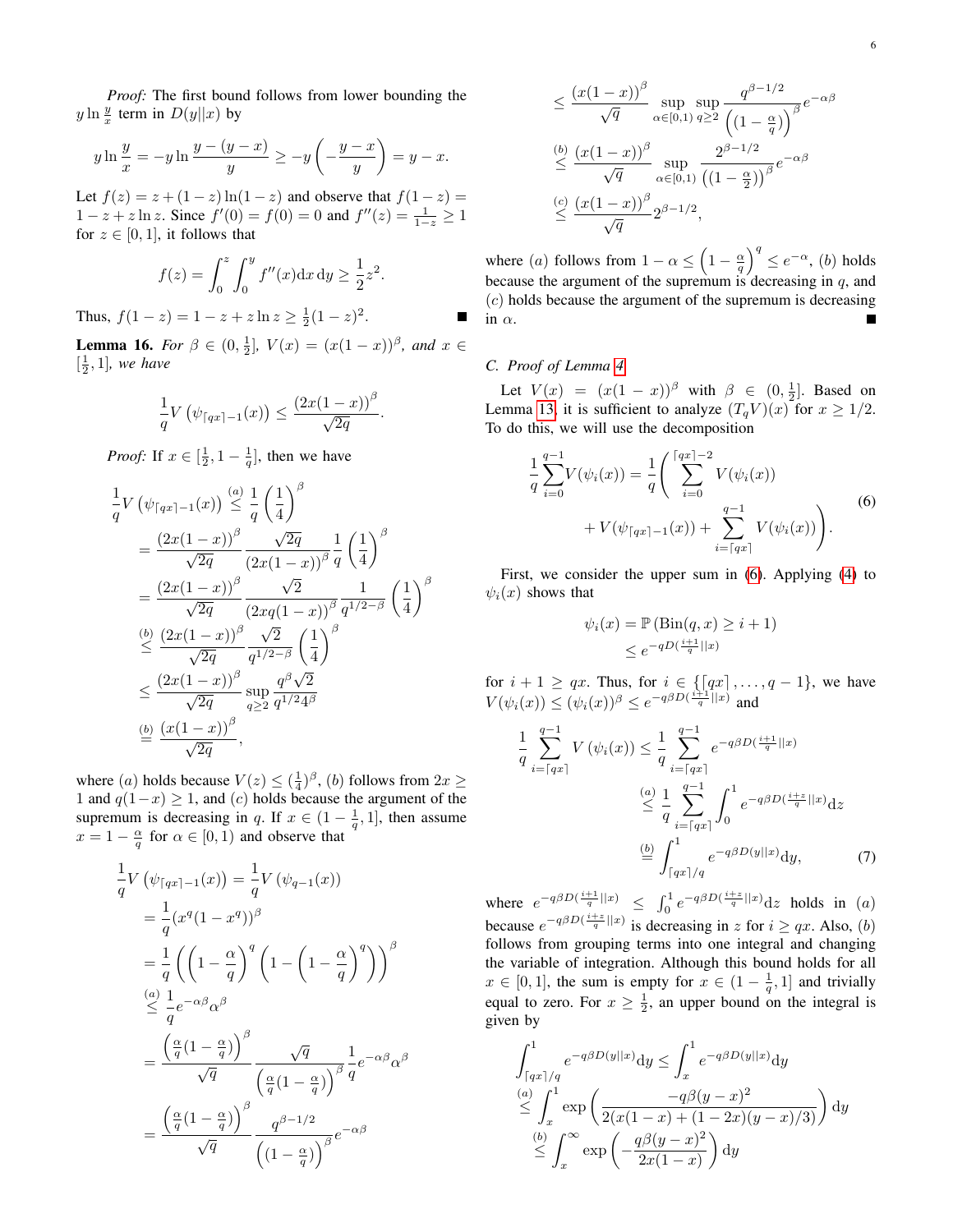$$
=\sqrt{\frac{\pi x(1-x)}{2q\beta}},\tag{8}
$$

where  $(a)$  follows from Lemma [14](#page-4-2) and  $(b)$  holds because  $(1-2x)(y-x) \le 0$  for  $y \ge x \ge \frac{1}{2}$ .

Now, we consider the lower sum in [\(6\)](#page-5-1). Similarly, for  $i \in$  $\{0, \ldots, [qx] - 2\},$  [\(5\)](#page-4-3) shows that

$$
\psi_i(x) = 1 - \mathbb{P}(\text{Bin}(q, x) \leq i) \geq 1 - e^{-qD(\frac{i}{q}||x)}.
$$

For  $i \in \{0, 1, \lceil qx \rceil - 2\}$ , we have  $V(1 - \psi_i(x)) \leq (1 \psi_i(x)$ )<sup> $\beta \leq e^{-q\beta D(\frac{i}{q}||x)}$  and thus</sup>

$$
\frac{1}{q} \sum_{i=0}^{\lceil qx \rceil - 2} V(\psi_i(x)) = \frac{1}{q} \sum_{i=0}^{\lceil qx \rceil - 2} V(1 - \psi_i(x))
$$
\n
$$
\leq \frac{1}{q} \sum_{i=0}^{\lceil qx \rceil - 2} e^{-q\beta D(\frac{i}{q}||x)}
$$
\n
$$
\leq \frac{1}{q} \sum_{i=0}^{\lceil qx \rceil - 2} \int_0^1 e^{-q\beta D(\frac{i+z}{q}||x)} dz
$$
\n
$$
\stackrel{\text{(b)}}{=} \int_0^{\lceil (qx \rceil - 1)/q} e^{-q\beta D(y||x)} dy, \qquad (9)
$$

where  $e^{-q\beta D(\frac{i}{q}||x)} \leq \int_0^1 e^{-q\beta D(\frac{i+z}{q}||x)} dz$  holds in (a) because  $e^{-q\beta D(\frac{i+z}{q}||x)}$  is increasing in z for  $z \in [0,1]$  and  $i+1 \leq qx$ . Also, (b) follows from grouping terms into one integral and changing the variable of integration.

The expression in [\(9\)](#page-6-0) can be upper bounded using the decomposition

$$
\int_0^{(\lceil qx \rceil - 1)/q} e^{-q\beta D(y||x)} dy \le \int_0^x e^{-q\beta D(y||x)} dy
$$
  
 
$$
\le \int_0^{2x-1} e^{-q\beta D(y||x)} dy + \int_{2x-1}^x e^{-q\beta D(y||x)} dy.
$$
 (10)

The first term in [\(10\)](#page-6-1) can be upper bounded with

$$
\int_{2x-1}^{x} e^{-q\beta D(y||x)} dy
$$
\n
$$
\leq \int_{2x-1}^{a} \exp\left(\frac{-q\beta(y-x)^2}{2(x(1-x)+(2x-1)(x-y)/3)}\right) dy
$$
\n
$$
\leq \int_{2x-1}^{b} \exp\left(\frac{-q\beta(y-x)^2}{2((1-x)+(1-x)/3)}\right) dy
$$
\n
$$
= \sqrt{\frac{2\pi(1-x)}{3q\beta}} \text{erf}\left(\sqrt{\frac{3\beta q(1-x)}{8}}\right)
$$
\n
$$
\leq \sqrt{\frac{4\pi x(1-x)}{3q\beta}},
$$
\n(11)

where (a) follows from Lemma [14,](#page-4-2) (b) holds because  $x(1 (x) \leq 1 - x$  and  $(2x - 1)(x - y) \leq 1 - x$  for  $y \geq 2x - 1$  and

<span id="page-6-2"></span> $x \ge \frac{1}{2}$ , and (c) follows from  $2x \ge 1$  for  $x \ge \frac{1}{2}$ . The second term in [\(10\)](#page-6-1) can be upper bounded with

$$
\int_{0}^{2x-1} e^{-q\beta D(y||x)} dy
$$
  
\n
$$
\leq \int_{0}^{2x-1} \exp \left(-q\beta \left((y-x)+(1-y)\ln\frac{1-y}{1-x}\right)\right) dy
$$
  
\n
$$
\stackrel{(b)}{=} \int_{\frac{1}{1-x}}^{2} \exp \left(-q\beta \left((1-z(1-x)-x) + z(1-x)\ln\frac{z(1-x)}{1-x}\right)\right)(x-1) dz
$$
  
\n
$$
= (1-x) \int_{2}^{\frac{1}{1-x}} \exp (q\beta(x-1)((1-z)+z\ln z)) dz
$$
  
\n
$$
\leq (1-x) \int_{2}^{\frac{1}{1-x}} \exp \left(\frac{1}{2}q\beta(x-1)(z-1)^{2}\right) dz
$$
  
\n
$$
= (1-x) \sqrt{\frac{\pi}{2q\beta(1-x)}} \exp \left(\frac{q\beta(1-x)(z-1)^{2}}{2}\right)^{\frac{1}{1-x}}
$$
  
\n
$$
\leq (1-x) \sqrt{\frac{\pi}{2q\beta(1-x)}}
$$
  
\n
$$
\leq \sqrt{\frac{\pi x(1-x)}{q\beta}},
$$
  
\n(12)

<span id="page-6-4"></span><span id="page-6-0"></span>where  $(a)$  follows from Lemma [15,](#page-4-4)  $(b)$  is given by the change of variables  $y \mapsto 1-z(1-x)$ , (c) holds because  $1-z+z \ln z$  ≥  $\frac{1}{2}(z-1)^2$  for  $z \in [0,1]$ , (d) follows from erf(b) – erf(a)  $\leq 1$ for  $b \ge a \ge 0$ , and  $(e)$  holds because  $2x \ge 1$  for  $x \ge \frac{1}{2}$ .

Now, we combine Lemma [16](#page-5-2) with [\(8\)](#page-6-2), [\(11\)](#page-6-3), and [\(12\)](#page-6-4) to see that

<span id="page-6-1"></span>
$$
(T_q V)(x) = \frac{1}{q} \left( \sum_{i=0}^{\lceil qx \rceil - 2} V(\psi_i(x)) + V(\psi_{\lceil qx \rceil - 1}(x)) + \sum_{i=\lceil qx \rceil}^{q-1} V(\psi_i(x)) \right) \n\leq \int_0^{(\lceil qx \rceil - 1)/q} e^{-q\beta D(y||x)} dy + \frac{1}{q} V(\psi_{\lceil qx \rceil - 1}(x)) \n+ \int_{\lceil qx \rceil / q}^1 e^{-q\beta D(y||x)} dy \n\leq \sqrt{\frac{\pi x (1 - x)}{q\beta}} + \sqrt{\frac{4\pi x (1 - x)}{3q\beta}} \n+ \frac{(2x(1 - x))^{\beta}}{\sqrt{2q}} + \sqrt{\frac{\pi x (1 - x)}{2q\beta}} \n\leq \frac{(2x(1 - x))^{\beta}}{\sqrt{2q}} + A \sqrt{\frac{x(1 - x)}{q\beta}},
$$
\n(13)

<span id="page-6-3"></span>where  $A = \sqrt{\pi} + \sqrt{\frac{4\pi}{3}} + \sqrt{\frac{\pi}{2}}$ . Combining Definition [3](#page-1-3) with [\(13\)](#page-6-5), we see that

<span id="page-6-5"></span>
$$
\lambda_{q,\beta} \triangleq \sup_{x \in (0,1)} \frac{(T_q V)(x)}{V(x)}
$$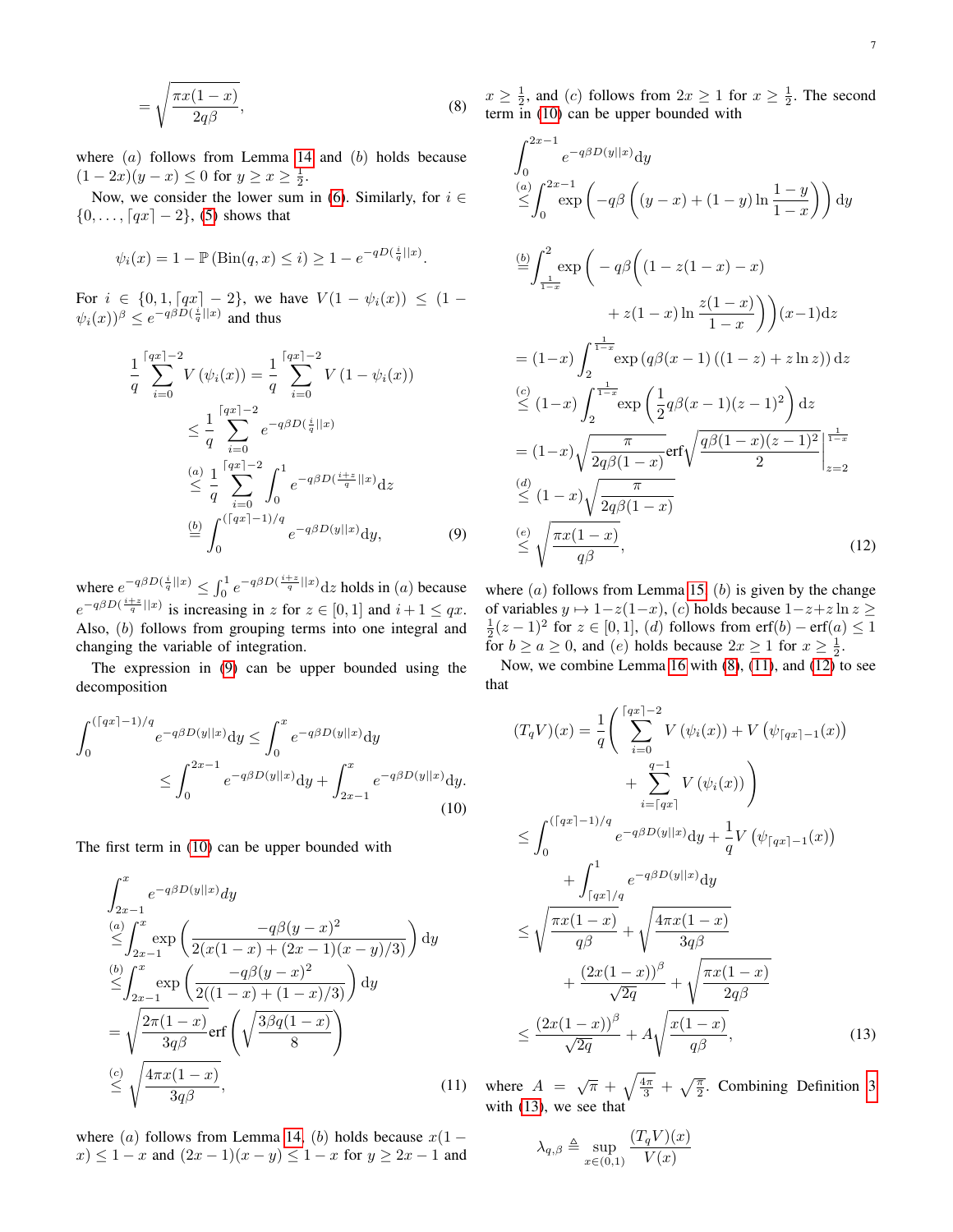$$
\leq \sup_{x \in (0,1)} \left( \frac{2^{\beta}}{\sqrt{2q}} + \frac{A}{\sqrt{q\beta}} (x(1-x))^{1/2-\beta} \right)
$$
  
\n
$$
\leq \frac{2^{\beta}}{\sqrt{2q}} + A \frac{1}{\sqrt{q\beta}} \left( \frac{1}{4} \right)^{\frac{1}{2}-\beta}
$$
  
\n
$$
\leq \frac{1}{\sqrt{q\beta}} \left( \frac{1}{4} \right)^{\frac{1}{2}-\beta} \left( A + \frac{2^{\beta} \sqrt{\beta}}{\sqrt{2} \left( \frac{1}{4} \right)^{\frac{1}{2}-\beta}} \right)
$$
  
\n
$$
\leq \frac{6}{\sqrt{q\beta}} \left( \frac{1}{4} \right)^{\frac{1}{2}-\beta},
$$

where (*a*) holds because the supremum is achieved at  $x = \frac{1}{2}$ and (b) holds because

$$
A + \frac{2^{\beta} \sqrt{\beta}}{\sqrt{2} \left(\frac{1}{4}\right)^{\frac{1}{2} - \beta}} \le 6
$$

for  $\beta \in (0, \frac{1}{2}].$ 

# <span id="page-7-0"></span>IV. FIXED-ALPHABET ERASURE CHANNELS WITH LARGE POLARIZING MATRICES

The results in the previous section show that one can approach the optimal scaling rate for  $q$ -ary erasure channels with  $q \times q$  polarizing matrices. It does not, however, allow one to separate the effect of alphabet size and transform size. In this section, we explicitly consider this distinction by constructing a polar code based on  $m \times m$  polarizing matrices over  $\mathbb{F}_q$  and focus on the scaling as m increases. The polar decoder at each stage is based on APP decoding the  $m$  nested subcodes associated with successive cancellation decoding. The rate of polarization in  $m$  is investigated numerically and a formula for the general case is conjectured.

Let  $GL(m, \mathbb{F}_q)$  denote the general linear group of invertible  $m \times m$  matrices over  $\mathbb{F}_q$ . For a fixed  $G' \in GL(m, \mathbb{F}_q)$ , let  $\varphi_i(x;G')$  be the erasure rate (under APP decoding) of the first input symbol of the  $(n, n - i)$  linear encoder defined by the bottom  $n - i$  rows of  $G'$ , assuming the output symbols are erased with probability x. Consider the length  $N = m^n$ polar code defined by the polar transform  $G_0^{\otimes n}$  for a fixed  $G_0 \in GL(m, \mathbb{F}_q)$ . During each stage of decoding, effective channels with erasure rate  $x$  are transformed into  $m$  different effective channels with erasure rates  $\varphi_i(x; G_0)$  for  $i \in \mathcal{M}$  $\{0, 1, \ldots, m-1\}$ . Let the random variable  $X_n$  denote the erasure probability of a randomly chosen effective channel after *n* levels of polarization [\[8\]](#page-11-3), [\[16\]](#page-11-11). Then, the sequence  $X_n$ is a Markov chain on the compact state space  $\mathcal{X} = [0, 1]$  with transition kernel

$$
\mathbb{P}\Big(X_n = x_n \Big| (X_0, \dots, X_{n-1}) = (x_0, \dots, x_{n-1}) \Big) \n= \mathbb{P}\left(X_n = x_n | X_{n-1} = x_{n-1}\right) \n= \frac{1}{m} |\{i \in \mathcal{M} | x_n = \varphi_i(x_{n-1}; G_0)\}|.
$$

Similar to previous examples, one can analyze this Markov chain by focusing on the cost function  $g_n(x) \triangleq$  $\mathbb{E}[g_0(X_n)|X_0=x]$  generated by  $g_0 \in C(\mathcal{X})$ . The one-step update for  $g_n$  is given by the linear operator  $T_m : C(\mathcal{X}) \to C(\mathcal{X})$ where

$$
g_{n+1}(x) = (T_m g_n)(x) \triangleq \frac{1}{m} \sum_{i=0}^{m-1} g_n(\varphi_i(x; G_0)).
$$

Numerical results show that the length-16 BCH kernel from [\[21\]](#page-11-16) has a better rate of polarization than Arıkan's binary polar codes. If one chooses  $g_0(x) = (x(1-x))^{0.6}$  for this kernel, then one finds that

$$
\lambda_{BCH16} = \sup_{x \in [0,1]} \frac{g_1(x)}{g_0(x)} \approx 0.4508.
$$

This is better than the mixing value  $\lambda_2^4 \approx (0.827)^4 \approx 0.4677$ given by 4 stages of binary polarization. Indeed, this is quite related to the error exponent of polar codes. Computing this quantity for any fixed  $m \times m$  kernel requires summing over all  $2<sup>m</sup>$  subsets. Thus, it is computationally challenging to extend these results much beyond length 16 (e.g., to length 32).

For the sake of analysis, we consider an inhomogeneous polar code where the polarizing matrix (or kernel) at each stage is different. Thus, the overall length- $N = m^n$  polar transform is defined by the generator matrix

$$
G=G_1\otimes G_2\otimes\cdots\otimes G_n,
$$

where the sequence  $G_1, G_2, \ldots, G_n$  is drawn i.i.d. from the general linear group  $GL(m, \mathbb{F}_q)$  of invertible  $m \times m$  matrices over  $\mathbb{F}_q$ . We note that unconstrained i.i.d. random matrices cannot be used in this construction because the preservation of mutual information required by polarization fails if the kernel is not invertible. Let the random variable  $X_n$  denote the channel erasure probability for a randomly chosen effective channel after  $n$  levels of polarization [\[8\]](#page-11-3), [\[16\]](#page-11-11). Then, the sequence  $X_n$  is a Markov chain on the compact state space  $\mathcal{X} = [0, 1]$  with transition kernel

$$
\mathbb{P}(X_n = x_n | X_{n-1} = x_{n-1}) = \frac{1}{m | GL(m, \mathbb{F}_q)|} \cdot | \{ (i, G_n) \in \mathcal{M} \times GL(m, \mathbb{F}_q) | x_n = \varphi_i(x_{n-1}; G_n) \} |.
$$

Since this probability also includes the randomness in the kernel selection, it is worth noting that the conditional fraction of unpolarized channels,  $\mathbb{P}\left(X_n \in [\eta, 1-\eta] \, \big| \, G_1, \ldots, G_n\right)$ , is a random variable. Thus, the Markov inequality implies that

$$
\mathbb{P}\Big(\Big\{\mathbb{P}\big(X_n \in [\eta, 1-\eta] \, \big| \, G_1, \dots, G_n\big) > \delta\Big\}\Big) \\ < \frac{1}{\delta} \mathbb{P}\big(X_n \in [\eta, 1-\eta]\big) \, .
$$

Hence, choosing  $\delta = \mathbb{P}(X_n \in [\eta, 1-\eta])$  shows that there is at least one code with, at most, a fraction  $\mathbb{P}(X_n \in [\eta, 1-\eta])$ of unpolarized channels.

Similar to previous examples, one can analyze this Markov chain by focusing on the cost function  $g_n(x) \triangleq$  $\mathbb{E}[g_0(X_n)|X_0=x]$  generated by  $g_0 \in C(\mathcal{X})$ . The one-step up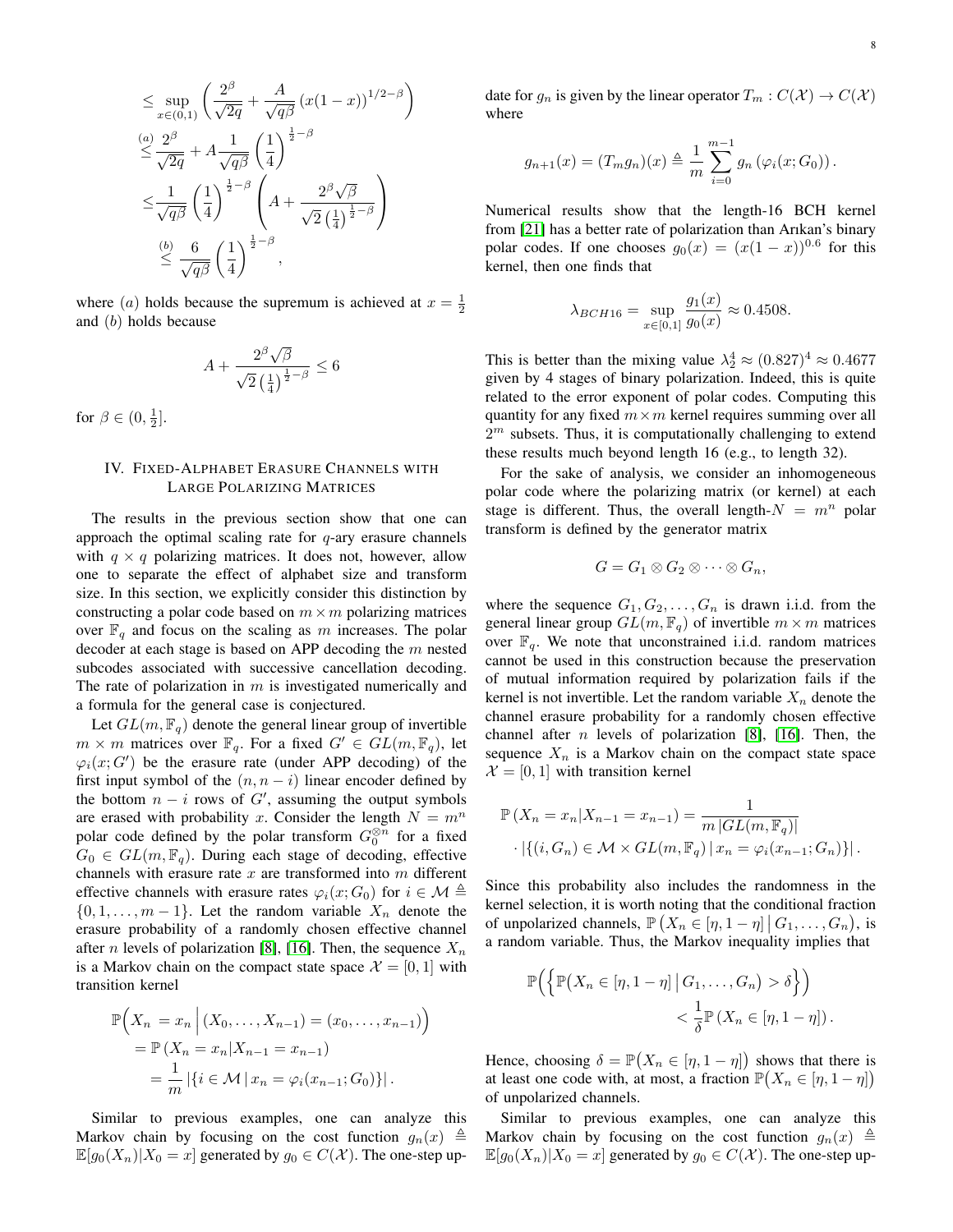date for  $g_n$  is given by the linear operator  $T_m : C(\mathcal{X}) \to C(\mathcal{X})$ where

$$
g_{n+1}(x) = (T_m g_n)(x) \triangleq \frac{1}{|GL(m, \mathbb{F}_q)|}
$$

$$
\cdot \sum_{G_n \in GL(m, \mathbb{F}_q)} \frac{1}{m} \sum_{i=0}^{m-1} g_n(\varphi_i(x; G_n)).
$$

If one chooses  $g_0(x)$  to be concave, then one also gets the upper bound

$$
g_1(x) = \frac{1}{|GL(m, \mathbb{F}_q)|} \sum_{G_1 \in GL(m, \mathbb{F}_q)} \frac{1}{m} \sum_{i=0}^{m-1} g_0(\varphi_i(x; G_1))
$$
  

$$
\leq \frac{1}{m} \sum_{i=0}^{m-1} g_0\left(\sum_{G_1 \in GL(m, \mathbb{F}_q)} \frac{\varphi_i(x; G_1)}{|GL(m, \mathbb{F}_q)|}\right)
$$
  

$$
\triangleq \overline{g}_1(x).
$$

Continuing recursively, one can define

$$
\overline{g}_{n+1}(x) \triangleq \frac{1}{m} \sum_{i=0}^{m-1} \overline{g}_n \left( \sum_{G_{n+1} \in GL(m, \mathbb{F}_q)} \frac{\varphi_i(x; G_{n+1})}{|GL(m, \mathbb{F}_q)|} \right)
$$

$$
= \frac{1}{m} \sum_{i=0}^{m-1} \overline{g}_n (\overline{\varphi}_i(x)),
$$

where  $\overline{\varphi}_i(x)$  is the average of  $\varphi_i(x; G')$  over all  $G' \in$  $GL(m, \mathbb{F}_q)$ . Similarly, if  $g_n(x) \leq \overline{g}_n(x)$  and  $\overline{g}_n(x)$  is concave, then one can write

$$
g_{n+1}(x) \leq \frac{1}{m} \sum_{i=0}^{m-1} g_n(\overline{\varphi}_i(x))
$$
  

$$
\leq \frac{1}{m} \sum_{i=0}^{m-1} \overline{g}_n(\overline{\varphi}_i(x)) = \overline{g}_{n+1}(x)
$$

to derive an inductive upper bound. To complete the analysis, we need a formula for  $\overline{\varphi}_i(x)$  and a concave cost function  $g_0(x)$  such that  $\overline{g}_n(x)$  is a sequence of concave functions. A closed-form expression for  $\overline{\varphi}_i(x)$ , which can be evaluated using  $O(m^4)$  real operations, is derived in Appendix [A.](#page-8-0)

For  $q = 2$  and  $m = 16, 32, 64$ , one can choose  $g_0(x) =$  $(x(1-x))^{0.35}$  and observe that  $\overline{g}_1(x)$  is concave. Moreover, the constants

$$
\lambda_m = \sup_{x \in [0,1]} \frac{\overline{g}_1(x)}{g_0(x)}
$$

are given by  $(\lambda_{16}, \lambda_{32}, \lambda_{64}) \approx (0.6729, 0.4558, 0.2880)$ . Comparing with binary polar codes, where the mixing rate is roughly  $0.827^{\log_2 m}$ , one finds that  $\lambda_{64} \approx 0.2880 \le 0.3199 \approx$ 0.827<sup>6</sup>. Thus, this predicts that polar codes based on random invertible 64×64 binary polarizing kernels will achieve a better scaling rate that Arıkan's binary polar codes. This statement is not rigorous, however, because we have not shown that  $\overline{g}_n(x)$ remains concave for all  $n$ . This leads to the conjecture.

**Conjecture 17.** *For any prime-power*  $q \geq 2$ *, any integer*  $m \geq 2$ 2*, and any*  $\beta \in (0,1)$ *, let*  $g_0(x) = (x(1-x))^{\beta}$ *. Then,*  $\overline{g}_n(x)$ *is concave on*  $[0, 1]$  *for all n.* 

If this conjecture is true, then this sequence of inhomogeneous polar codes can be rigorously characterized in terms of  $\lambda_m$ . Additionally, our next conjecture is sufficient to imply that there is a sequence of inhomogeneous polar codes that achieves near-optimal scaling with fixed  $q$  as  $m$  increases.

**Conjecture 18.** *For any prime-power*  $q \geq 2$  *and any*  $\beta \in$  $(0, \frac{1}{2}],$  let  $g_0(x) = (x(1-x))^{\beta}$ . Then,

$$
\lim_{m \to \infty} \frac{1}{\ln m} \ln \lambda_m = \lim_{m \to \infty} \frac{1}{\ln m} \ln \sup_{x \in [0,1]} \frac{\overline{g}_1(x)}{g_0(x)} = -\frac{1}{2}.
$$

If these conjectures are both true, then Corollary [5](#page-2-1) implies that, for any  $\gamma > 0$  and  $\beta \in (0, \frac{1}{2}]$ , we have

$$
\mathbb{P}\left(X_n \ge N^{-\gamma} \mid X_0 = x\right) \le N^{\gamma\beta} e^{n \ln m \frac{\ln \lambda_m}{\ln m}} + \frac{x}{1 - N^{-\gamma}}
$$

$$
= N^{\gamma\beta - \frac{1}{2} + o_m(1)} + \frac{x}{1 - N^{-\gamma}}.
$$

## V. CONCLUSION

In this paper, we first investigate the relationship between the blocklength and the gap to capacity for the  $q$ -ary Reed-Solomon polar codes introduced by Mori and Tanaka. These codes have length  $N = q^n$ , where *n* is the number of steps in the polarization process. When one of these codes is transmitted over a  $q$ -ary erasure channel with erasure probability  $\epsilon$ , its effective channels are q-ary erasure channels and their erasure rate satisfy a closed-form recursion. By analyzing this recursion, we show that, for any  $\gamma > 0$  and  $\delta > 0$ , there is a  $q_0$ such that, for all  $q \ge q_0$ , the fraction of effective channels with erasure rate at most  $O(N^{-\gamma})$  is at least  $1 - \epsilon - O(N^{-1/2+\delta})$ . Thus, the gap to capacity scales at a rate very close to the optimal rate of  $O(N^{-1/2})$ .

In the second part of this paper, a similar analysis is also considered for  $q$ -ary polar codes with  $m$  by  $m$  polarizing matrices. To prove near-optimal scaling for polar codes with fixed  $q$  as  $m$  increases, however, two technical obstacles remain. Thus, we conclude by stating two concrete mathematical conjectures that, if proven, would imply near-optimal scaling.

These results naturally suggest two interesting open questions. First, can one prove that  $q$ -ary inhomogeneous polar codes with random  $m \times m$  polarization kernels achieve nearoptimal scaling on the  $q$ -ary erasure channel with fixed  $q$  as  $m$ increases? Second, can this result be extended to noisy  $q$ -ary (or even binary) channels?

# <span id="page-8-0"></span>APPENDIX A THE POLAR ERASURE RATE FOR RANDOM FULL-RANK MATRICES

Let G be an  $m \times m$  full-rank matrix and let  $G^{(i)}$  be the  $(m - i) \times m$  submatrix formed by removing the first i rows from G. Then,  $G^{(i)}$  has rank  $m - i$  (i.e., full rank) because removing a row from a matrix reduces its rank by at most 1. Recall that, during polar decoding, one decodes the sequence of full-rank generator matrix codes defined by  $G^{(i)}$ . Let S be the set of indices of correctly received output bits and let  $G_S^{(i)}$ be the  $(m-i) \times |S|$  submatrix of  $G^{(i)}$  containing only columns whose indices are in S. For any fixed S, the *i*-th input bit can be recovered during the  $i$ -th decoding step iff the  $i$ -th input bit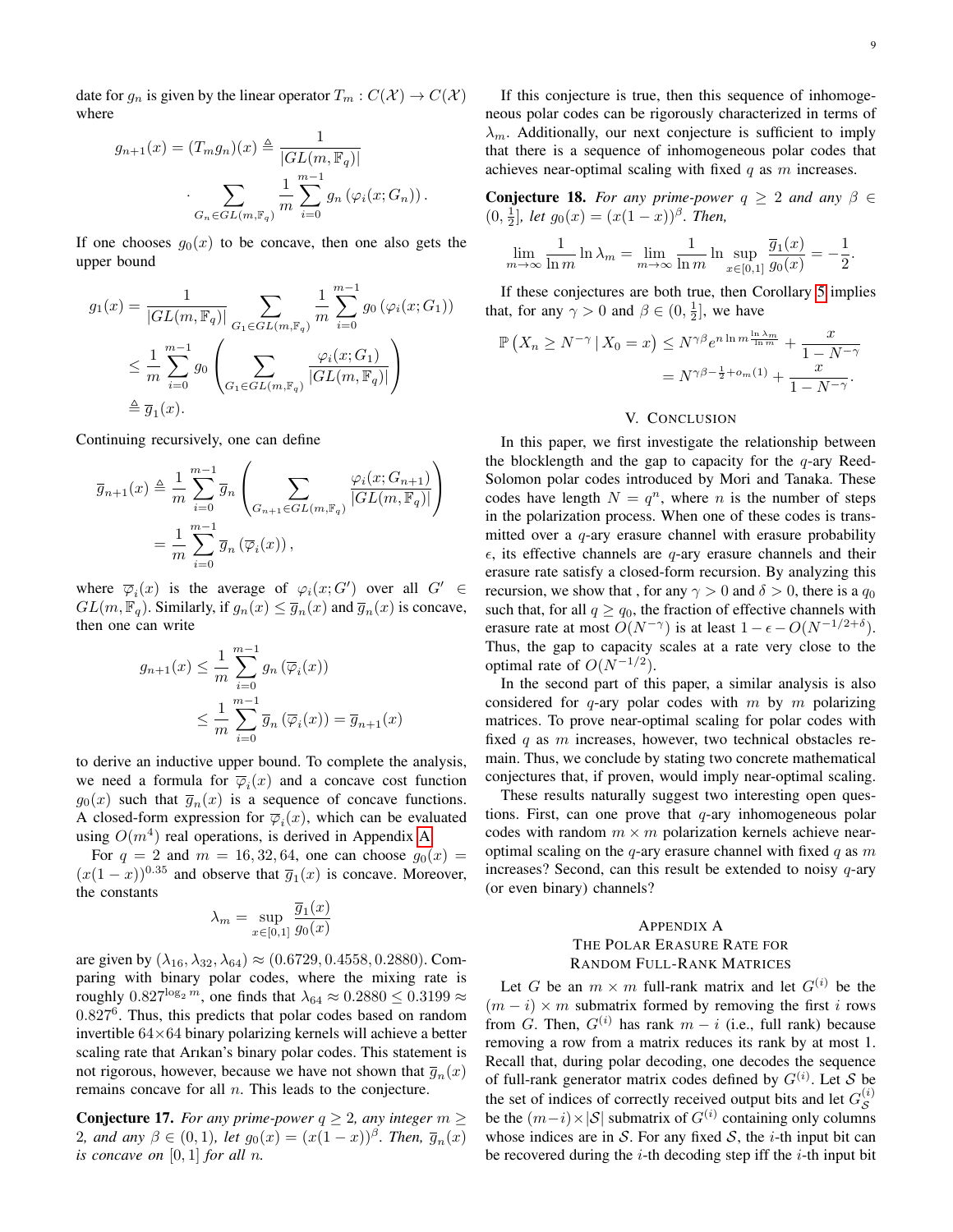can be written as a linear combination of the correctly received bits. In this setup, this occurs iff there is a vector  $v$  such that  $G_S^{(i)} v = e_1$ , where  $e_j$  is the unit column vector with a one in the  $j$ -th position. In terms of matrix ranks, this is equivalent to the condition

$$
\mathrm{rk}\big(G_{\mathcal{S}}^{(i)}\big)=\mathrm{rk}\big([e_1 \ G_{\mathcal{S}}^{(i)}]\big).
$$

Since  $\text{rk}([e_1 \ G_{\mathcal{S}}^{(i)}]) \leq \text{rk}(G_{\mathcal{S}}^{(i)}) + 1$ , it follows that

$$
E^{(i)}(\mathcal{S}) \triangleq \text{rk}([e_1 \ G^{(i)}_{\mathcal{S}}]) - \text{rk}(G^{(i)}_{\mathcal{S}})
$$

is the erasure indicator function for the  $i$ -th step of decoding when  $S$  is the set of correctly received bits.

For a random G matrix, we observe that

$$
\mathbb{E}\left[E^{(i)}(\mathcal{S})\right] = \mathbb{P}\left(e_1 \notin \text{colspace}\big(G^{(i)}_{\mathcal{S}}\big)\right)
$$

because the rank is increased by including the column  $e_1$ iff  $e_1$  is not in the column space. If  $G \in \mathbb{F}_q^{m \times m}$  is a uniform random full-rank matrix, then  $G^{(i)} \in \mathbb{F}_q^{(m-i)\times m}$ is also uniform random full-rank matrix. Since the  $G^{(i)}$ ensemble is invariant under column permutations, it follows  $\mathbb{P}\left(e_1 \notin \text{colspace}(G_{\mathcal{S}}^{(i)})\right)$  only depends on the cardinality of  $S$  and not on the individual elements. Hence, we define

$$
\rho(m, i, |\mathcal{S}|, q) \triangleq \mathbb{P}\left(e_1 \notin \text{colspace}\big(G^{(i)}_{\mathcal{S}}\big)\right)
$$

for this ensemble.

Now, we assume that each output bit is erased independently with probability x and let  $\overline{\varphi}_i(x)$  be the erasure probability of the *i*-th input bit during the *i*-th step of polar decoding averaged over the ensemble of full-rank polarizing matrices. In this case, we find that

$$
\overline{\varphi}_{i}(x) \triangleq \mathbb{E}\left[\sum_{\mathcal{S}\subseteq[m]} x^{m-|\mathcal{S}|}(1-x)^{|\mathcal{S}|} E^{(i)}(\mathcal{S})\right]
$$
  
= 
$$
\sum_{\mathcal{S}\subseteq[m]} x^{m-|\mathcal{S}|}(1-x)^{|\mathcal{S}|} \mathbb{P}\left(e_{1} \notin \text{colspace}\left(G_{\mathcal{S}}^{(i)}\right)\right)
$$
  
= 
$$
\sum_{d=0}^{m} {m \choose d} x^{m-d} (1-x)^{d} \rho(m, i, d, q).
$$

A closed-form expression for  $\rho(m, i, |\mathcal{S}|, q)$  is derived below.

It is well-known (e.g., see [\[22\]](#page-11-17)) that, for a uniform random matrix  $G' \in \mathbb{F}_q^{k \times d}$ , the rank satisfies

$$
\mathbb{P}(\text{rk}(G') = j) = \phi(j, d, q) \begin{bmatrix} k \\ j \end{bmatrix}_q q^{-kd},
$$

where the number of sets of  $j$  linearly independent vectors of length  $i$  is given by

$$
\phi(j, i, q) \triangleq \prod_{l=0}^{j-1} (q^i - q^l)
$$

and the number of j-dimensional subspaces of  $\mathbb{F}_q^k$  equals the Gaussian binomial coefficient

$$
\begin{bmatrix} k \\ j \end{bmatrix}_q \triangleq \prod_{l=0}^{j-1} \frac{q^k - q^l}{q^j - q^l}
$$

.

For fixed S, consider the submatrix  $G'_{\mathcal{S}}$  of a uniform random matrix  $G' \in \mathbb{F}_q^{k \times m}$  and define  $S^c \triangleq \{1, 2, ..., m\} \setminus S$ . One can compute the joint rank distribution of  $G'_{\mathcal{S}}$  and  $G'$  using the fact that

$$
\theta(m, k, r, j, q) \triangleq \mathbb{P} \left( \text{rk}(G'_{\mathcal{S}}) = j, \, \text{rk}(G') = r \right)
$$
  
\n
$$
= \mathbb{P} \left( \text{rk}(G'_{\mathcal{S}}) = j \right) \mathbb{P} \left( \text{rk}([G'_{\mathcal{S}} G'_{\mathcal{S}^c}] \right) = r | \text{rk}(G'_{\mathcal{S}}) = j)
$$
  
\n
$$
= \mathbb{P} \left( \text{rk}(G'_{\mathcal{S}}) = j \right) \sum_{l=0}^{r} \mathbb{P} \left( \text{rk}(G'_{\mathcal{S}^c}) = l \right)
$$
  
\n
$$
\cdot \mathbb{P} \left( \text{rk}([G'_{\mathcal{S}} G'_{\mathcal{S}^c}] \right) = r | \text{rk}(G'_{\mathcal{S}}) = j, \text{rk}(G'_{\mathcal{S}^c}) = l)
$$
  
\n
$$
= \mathbb{P} \left( \text{rk}(G'_{\mathcal{S}}) = j \right) \sum_{l=0}^{r} \mathbb{P} \left( \text{rk}(G'_{\mathcal{S}^c}) = l \right)
$$
  
\n
$$
\cdot \mathbb{P} \left( \dim(W \oplus W') = r | \dim(W) = j, \dim(W') = l \right),
$$

where  $W$  and  $W'$  are the independent uniform random column-spaces of  $G'_{\mathcal{S}}$  and  $G'_{\mathcal{S}^c}$ . For independent uniform random subspaces  $W, W'$  of  $\mathbb{F}_q^{\overline{k}}$ , it is shown in [\[23\]](#page-11-18) that

$$
\mathbb{P}(\dim(W \oplus W') = r | \dim(W) = j, \dim(W') = l)
$$
  
=  $q^{(r-j)(r-l)} \begin{bmatrix} j \\ r-l \end{bmatrix}_q \begin{bmatrix} k-j \\ k-r \end{bmatrix}_q / \begin{bmatrix} k \\ l \end{bmatrix}_q.$ 

Therefore, we can write

$$
\mathbb{P}\left(\text{rk}(G'_{\mathcal{S}}) = j, \text{rk}(G') = r\right) = \phi(j, d, q) \begin{bmatrix} k \\ j \end{bmatrix}_q q^{-kd}
$$

$$
\sum_{l=0}^r \phi(l, m-d, q) q^{-k(m-d)} q^{(r-j)(r-l)} \begin{bmatrix} j \\ r-l \end{bmatrix}_q \begin{bmatrix} k-j \\ k-r \end{bmatrix}_q.
$$
(14)

<span id="page-9-0"></span>Now, we have the tools to complete the main derivation. Let  $S \subseteq [m]$  be an arbitrary subset satisfying  $|S| = d$  and write

$$
\rho(m, i, d, q) = \mathbb{P}\left(e_1 \notin \text{colspace}(G_S^{(i)})\right)
$$
\n
$$
= \sum_{j=0}^{m-i} \mathbb{P}\left(\text{rk}(G_S^{(i)}) = j\right)
$$
\n
$$
\cdot \mathbb{P}\left(e_1 \notin \text{colspace}(G_S^{(i)}) \mid \text{rk}(G_S^{(i)}) = j\right)
$$
\n
$$
\stackrel{(a)}{=} \sum_{j=0}^{m-i} \mathbb{P}\left(\text{rk}(G_S^{'}') = j \mid \text{rk}(G') = m - i\right)
$$
\n
$$
\cdot \mathbb{P}\left(e_1 \notin \text{colspace}(G_S^{'}') \mid \text{rk}(G_S^{'}) = j\right)
$$
\n
$$
\stackrel{(b)}{=} \sum_{j=0}^{m-i} \mathbb{P}\left(\text{rk}(G_S^{'}') = j \mid \text{rk}(G') = m - i\right) \frac{q^{m-i} - q^j}{q^{m-i} - 1}
$$
\n
$$
= \sum_{j=0}^{m-i} \left(\frac{q^{m-i} - q^j}{q^{m-i} - 1}\right) \frac{\mathbb{P}\left(\text{rk}(G_S^{'}') = j, \text{rk}(G') = m - i\right)}{\mathbb{P}\left(\text{rk}(G') = m - i\right)}
$$
\n
$$
\stackrel{(c)}{=} \sum_{j=0}^{m-i} \left(\frac{q^{m-i} - q^j}{q^{m-i} - 1}\right) \frac{\phi(j, d, q) \binom{m-i}{j} q^{-(m-i)d}}{\phi(m-i, m, q) q^{-(m-i)m}} q^{-(m-i)(m-d)}
$$
\n
$$
\cdot \sum_{l=0}^{m-i} \phi(l, m - d, q) q^{(m-i-j)(m-i-l)} \begin{bmatrix} j \\ m-i - l \end{bmatrix}_q
$$
\n
$$
= \sum_{j=0}^{m-i} \left(\frac{q^{m-i} - q^j}{q^{m-i} - 1}\right) \frac{\phi(j, d, q) \binom{m-i}{j} q}{\phi(m-i, m, q)}
$$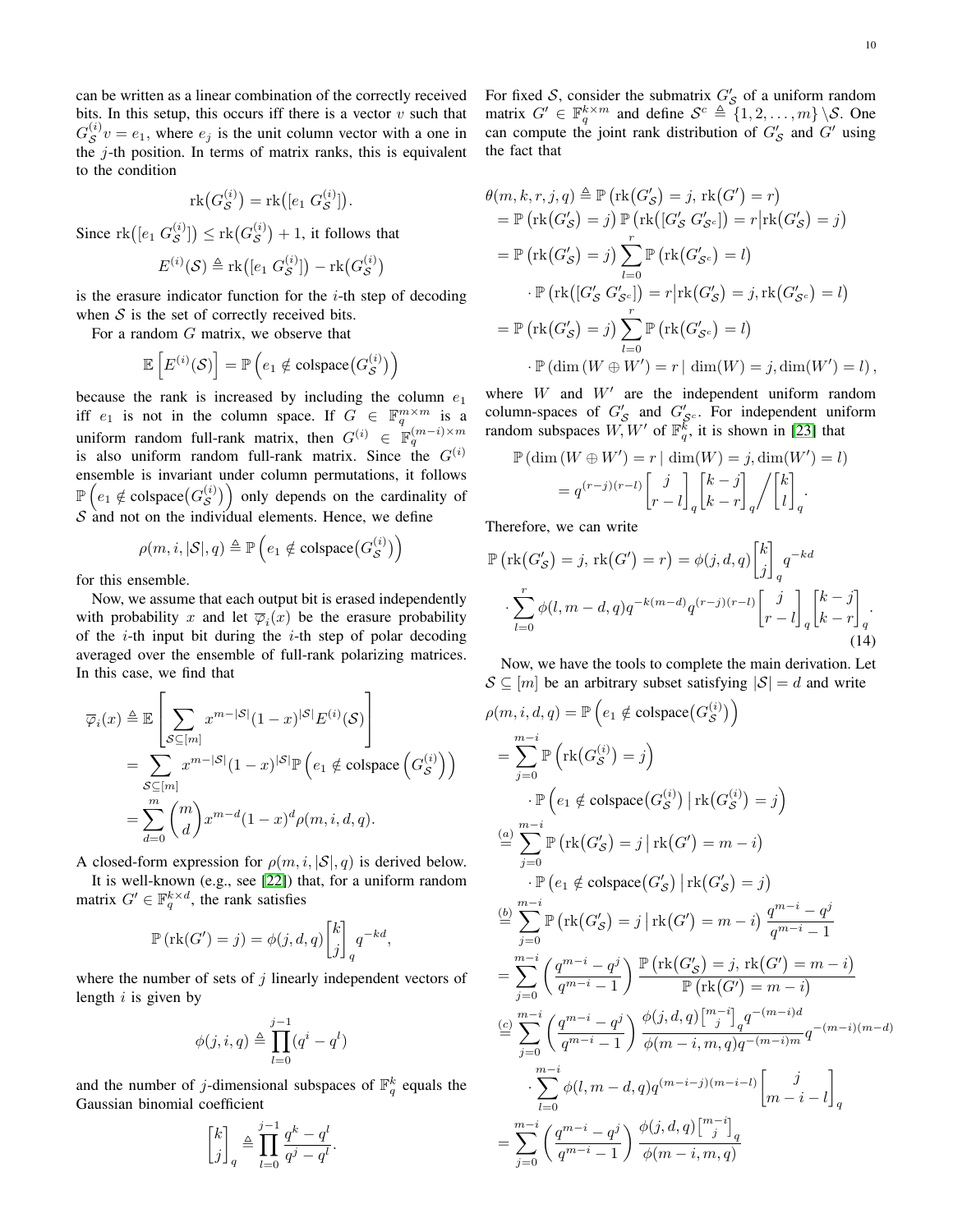$$
\sum_{l=0}^{m-i} \phi(l, m-d, q) q^{(m-i-j)(m-i-l)} \begin{bmatrix} j \\ m-i-l \end{bmatrix}_q,
$$

where  $(a)$  follows from the fact that a uniform random matrix  $G' \in \mathbb{F}_q^{(m-i)\times m}$  has the same distribution as  $G^{(i)}$  conditioned on the event that  $rk(G'_{\mathcal{S}})=m-i$ , (b) follows from the fact that the  $G^{(i)}$  ensemble is invariant under left-multiplication by a random invertible matrix and  $(c)$  follows from [\(14\)](#page-9-0).

·

Let  $G^{(i)}$  be a random full-rank  $(m-i) \times m$  matrix. Then, the choice of  $G^{(i)}$  can be separated into the choice of a uniform random subspace,  $C \subseteq \mathbb{F}_q^m$ , and a uniform random basis for that subspace. Let  $H \in \mathbb{F}_q^{i \times m}$  be a uniform random basis for the dual space  $C^{\perp}$ . Then, H is a uniform random paritycheck matrix for the code generated by  $G^{(i)}$  (i.e.,  $G^{(i)}H^T =$  $0_{(m-i)\times i}$ , where  $0_{a\times b}$  denotes an  $a\times b$  all-zero matrix. Since the choice of  $H$  can also be separated into the choice of a uniform random subspace,  $C^{\perp}$ , and a uniform random basis, it follows that the marginal distribution of  $H$  (i.e., averaged over the choice of  $G^{(i)}$ ) is uniform over the set of full-rank  $i \times m$  matrices. Similarly, the conditional distribution of  $G^{(i)}$ given H is uniform over the set of bases for  $(C^{\perp})^{\perp} = C$ .

For any full-rank generator matrix  $G^{(i)} \in \mathbb{F}_q^{(m-i)\times m}$ , one can define the augmented generator matrix  $\tilde{G} = [G^{(i)} e_1]$ . For the  $(m + 1, m - i)$  linear code generated by G, the recovery of the first information bit (of either code) is equivalent to the extrinsic recovery of the last code bit of the augmented code. Let  $\tilde{H}$  be a  $(i + 1) \times (m + 1)$  parity-check matrix for the augmented code (i.e.,  $\tilde{G}\tilde{H}^T = 0_{(m-i)\times(i+1)}$ ). We construct a (non-uniform) random  $\tilde{H}$  matrix on the same probability space by defining

$$
\tilde{H} \triangleq \begin{bmatrix} v^T & 1 \\ H & 0_m \end{bmatrix},
$$

where v is a uniform random solution to  $G^{(i)}v = -e_1$ . Based on this definition, one can verify that

$$
\tilde{G}\tilde{H}^T = [G^{(i)} e_1] \begin{bmatrix} v & H^T \\ 1 & 0 \end{bmatrix} = \begin{bmatrix} 0_{m-i} & 0_{(m-i)\times(i+1)} \end{bmatrix}.
$$

Now, we will show that the matrix

$$
\tilde{H}' \triangleq \begin{bmatrix} v \\ H \end{bmatrix}
$$

is a uniform random  $(i + 1) \times m$  full-rank matrix. To do this, we first recall that H is a uniform random  $i \times m$  full-rank matrix and, conditioned on H, the rows of  $G^{(i)}$  form a uniform random basis for the null space of  $H$ . This means that we can write  $G^{(i)} = BG'$ , where B is uniform random element of  $GL(m-i, \mathbb{F}_q)$  and G' is any basis for the null space of H. Now, the vector  $v$  is chosen to be a uniform random solution of the system  $G^{(i)}v = -e_1$  which can be rewritten as  $Gv =$  $-B^{-1}e_1$ . Since  $-B^{-1}e_1$  is a uniform random non-zero vector, the vector  $v$  is distributed uniformly over the set  $A$  of vectors such that  $Gv \neq 0$ . Then,  $A = \mathbb{F}_q^m \backslash \text{rowspace}(H)$  because the null space of  $G$  equals the row space of  $H$ . Moreover,  $A$  is exactly equal to the set of row vectors that can be used to extend H to a full-rank  $(i + 1) \times m$  matrix. Thus,  $\tilde{H}'$  is a uniform random  $(i + 1) \times m$  full-rank matrix.

Now, we observe that there exists a vector  $u$  such that  $G_S^{(i)} u_S = e_1$  and  $u_{S^c} = 0$  if and only if  $e_1 \in \text{colspace}(G_S^{(i)})$ . If and only if such a  $u$  vector exists, then we have the equivalence

$$
\tilde{H}_{\mathcal{S}^c} = \begin{bmatrix} v_{\mathcal{S}^c}^T \\ H_{\mathcal{S}^c} \end{bmatrix} \sim \begin{bmatrix} u_{\mathcal{S}^c}^T \\ H_{\mathcal{S}^c} \end{bmatrix} = \begin{bmatrix} 0 \\ H_{\mathcal{S}^c} \end{bmatrix},
$$

where ∼ indicates equivalence under elementary row operations. This step holds because the set of  $v$ 's satisfying  $G^{(i)}v = -e_1$  is a coset of the dual code, which is generated by  $H$ . Since

$$
\tilde{H}_{\mathcal{S}^c} \sim \begin{bmatrix} 0 \\ H_{\mathcal{S}^c} \end{bmatrix}
$$

if and only if  $e_1 \notin \text{colspace}(\tilde{H}_{\mathcal{S}^c})$ , we find that  $e_1 \in$ colspace  $(G_S^{(i)})$  if and only if  $e_1 \notin \text{colspace}(\tilde{H}_{S^c})$ .

Based on the above construction, we see that  $G_S^{(i)}$  is an  $(m - i) \times d$  submatrix of a random full-rank  $(m - i) \times m$ matrix and  $\tilde{H}_{\mathcal{S}^c}$  is an  $(i+1) \times (m-d)$  submatrix of a random full-rank  $(i + 1) \times m$  matrix. Thus, we find that

$$
\rho(m, i, d, q) = \mathbb{P}\left(e_1 \notin \text{colspace}(G_{\mathcal{S}}^{(i)})\right)
$$

$$
= 1 - \mathbb{P}\left(e_1 \notin \text{colspace}(\tilde{H}_{\mathcal{S}^c})\right)
$$

$$
= 1 - \rho(m, m - i - 1, m - d, q).
$$

Using this, we also observe that

$$
1 - \overline{\varphi}_i(x) = \sum_{d=0}^m {m \choose d} (1-x)^d x^{m-d} (1 - \rho(m, i, d, q))
$$
  
= 
$$
\sum_{d=0}^m {m \choose d} (1-x)^d x^{m-d} \rho(m, m-i-1, m-d, q)
$$
  
= 
$$
\sum_{d'=0}^m {m \choose m-d'} (1-x)^{m-d'} x^{d'} \rho(m, m-i-1, d', q)
$$
  
= 
$$
\overline{\varphi}_{m-i-1}(1-x).
$$

It can also be observed, numerically, that

$$
\sum_{i=0}^{m-1} \rho(m, i, d, q) = m - d.
$$

Using this, one can check explicitly that the average polar transform preserves the mutual information

$$
\frac{1}{m} \sum_{i=1}^{m} \overline{\varphi}_i(x) = \frac{1}{m} \sum_{i=1}^{m} \sum_{d=0}^{m} {m \choose d} x^{m-d} (1-x)^d \rho(m, i, d, q)
$$

$$
= \frac{1}{m} \sum_{d=0}^{m} {m \choose d} x^{m-d} (1-x)^d (m-d)
$$

$$
= x.
$$

#### **REFERENCES**

- <span id="page-10-0"></span>[1] V. Strassen, "Meßfehler und information," *Zeitschrift für Wahrscheinlichkeitstheorie*, vol. 2, no. 4, pp. 273–305, 1964.
- <span id="page-10-1"></span>[2] J. N. Laneman, "On the distribution of mutual information," in *Proc. 1st Annual Workshop on Inform. Theory and its Appl.*, (San Diego, CA, USA), Feb. 2006.
- <span id="page-10-2"></span>[3] M. Hayashi, "Information spectrum approach to second-order coding rate in channel coding," *IEEE Trans. Inform. Theory*, vol. 55, no. 11, pp. 4947–4966, 2009.
- <span id="page-10-3"></span>[4] Y. Polyanskiy, H. V. Poor, and S. Verdú, "Channel coding rate in the finite blocklength regime," *IEEE Trans. Inform. Theory*, vol. 56, no. 5, pp. 2307–2359, 2010.